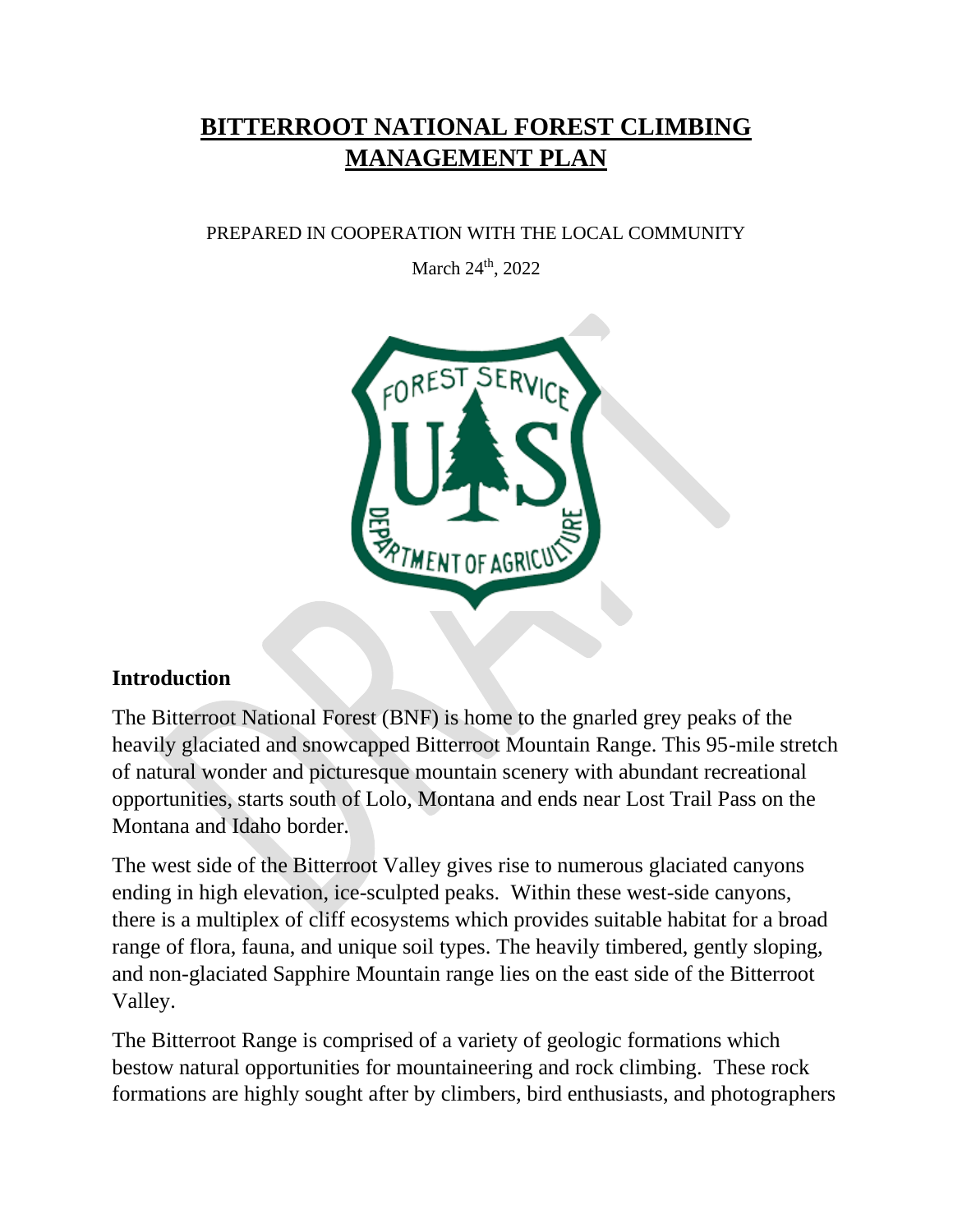and provide rejuvenating and idealistic recreational experiences. Within these rock formations are sensitive ecosystems that if disturbed have the potential for negative impacts.

Given the significant increase in the local population and ensuing demand for recreational opportunities, this document addresses management solutions and seeks to create a sustainable approach to climbing management that parallels USFS policy and management directives on the BNF.

### The BNF Climbing Management Plan (CMP):

- Is an effectual way to develop and build partnerships with the local community and organizations to address recreation and resource management issues.
- Provides management policy and directives that actively protects, preserves, and sustains the ecosystem, cultural and heritage resources, and rare, threatened, and endangered wildlife.
- Creates educational opportunities and outreach programs to help raise awareness about responsible recreation, appropriate climbing ethics & activities, and best practices for land stewardship.
- Produces adaptive management policies to address the ever-changing conditions in the natural and physical environment.
- Formalizes the participation and agreements made by contributors that have actively participated in the development of the CMP.

### **Inherent Risks of Climbing on National Forest System (NFS) Lands**

*\* Climbing opportunities on NFS lands have inherent potential risks due to features or qualities of the land or environment, such as uneven or otherwise dangerous terrain; the risk of falling; risks associated with poor placement and lack of maintenance of fixed anchors and fixed equipment; risks associated with insufficient training, experience, or equipment; exposure to and effects of weather and wildfire; and the presence of insects, reptiles or wild animals, poisonous plants, hazard trees, flood plains, rock fall, landslides, and other aspects of the*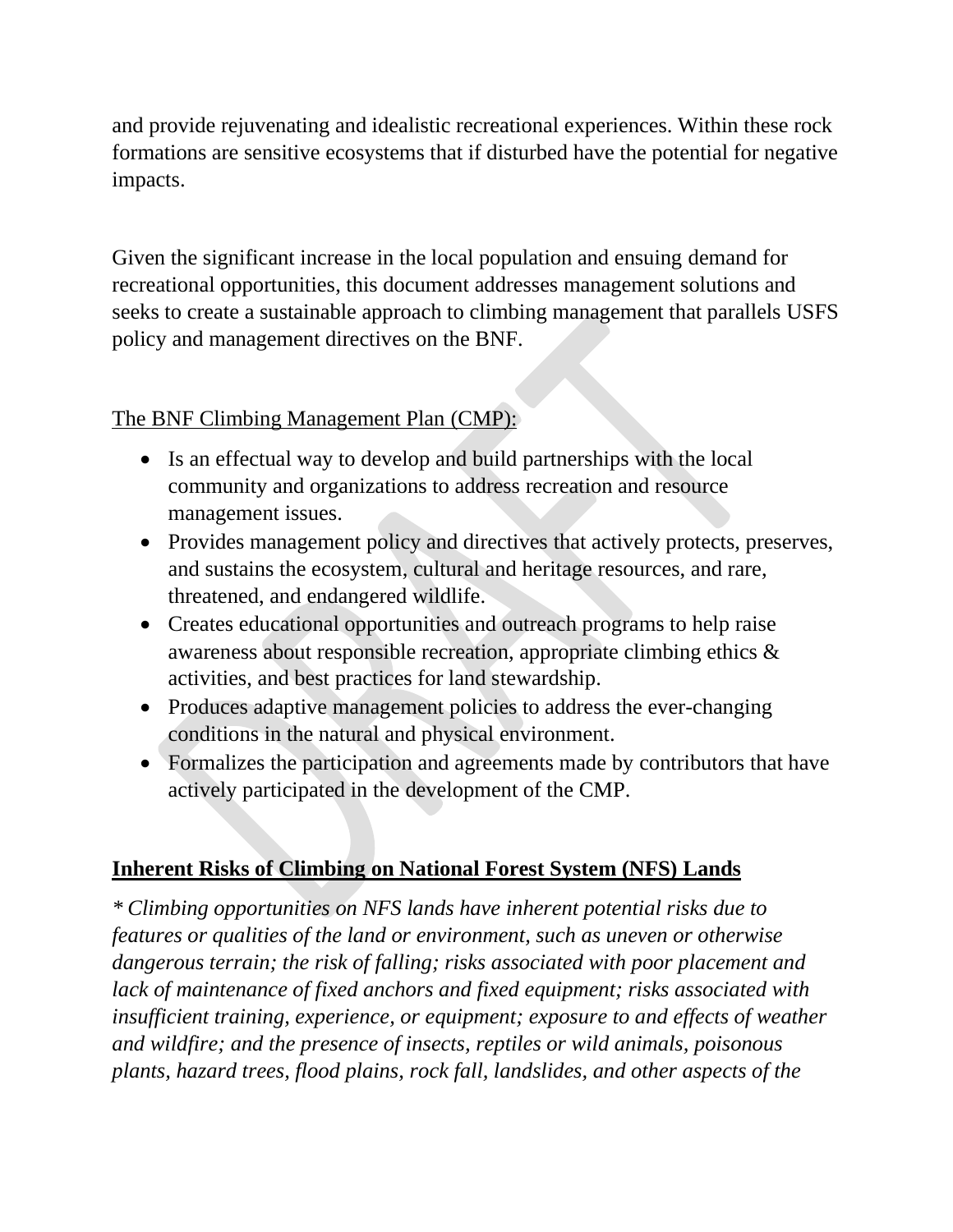*natural world. Individuals engaging in climbing at climbing opportunities on NFS lands assume these inherent risks.* 

*Climbing opportunities on NFS lands have a development scale of 0, 1, or in rare cases 2. Recreational opportunities at these low development scales are managed with an emphasis on resource protection and are typically characterized by uneven or natural terrain, little or no amenities, and no management of activities or site conditions.* 

*Accordingly, climbing management plans are developed to address resource concerns associated with climbing opportunities on NFS lands, as opposed to visitor comfort. Climbing opportunities have greater inherent risks than developed recreation sites, which have a development scale of 3, 4 or 5 and are specifically designed, developed, and managed with an emphasis on visitor comfort.*

### **Background**

Climbing in the Bitterroot Valley has existed for several decades and continues to be a destination spot for locals and climbers passing through the area. Currently, there are numerous climbing opportunities in the Bitterroot including sport routes, multi-pitch big wall routes, single-pitch traditional routes, top rope routes, bouldering, and technical mountaineering climbs. A few popular climbing areas on the BNF include Mill Creek Canyon, Blodgett Canyon, and Lost Horse Canyon.

With all recreational activities, climbing has potential to incur measurable effects and impacts to natural and cultural resources. Some examples of resource impacts that could potentially occur are:

- User created access trails
- Rock and vegetation alteration
- Negative wildlife encounters
- Degradation to Wilderness character & quality
- Potential damage to cultural sites
- Adverse user group impacts

With a substantial increase in the popularity of climbing as a sport nationwide and the nuanced styles that accompany it, a CMP is desired to best plan for appropriate use on the BNF so that this popular recreation activity and experience will be available for future generations.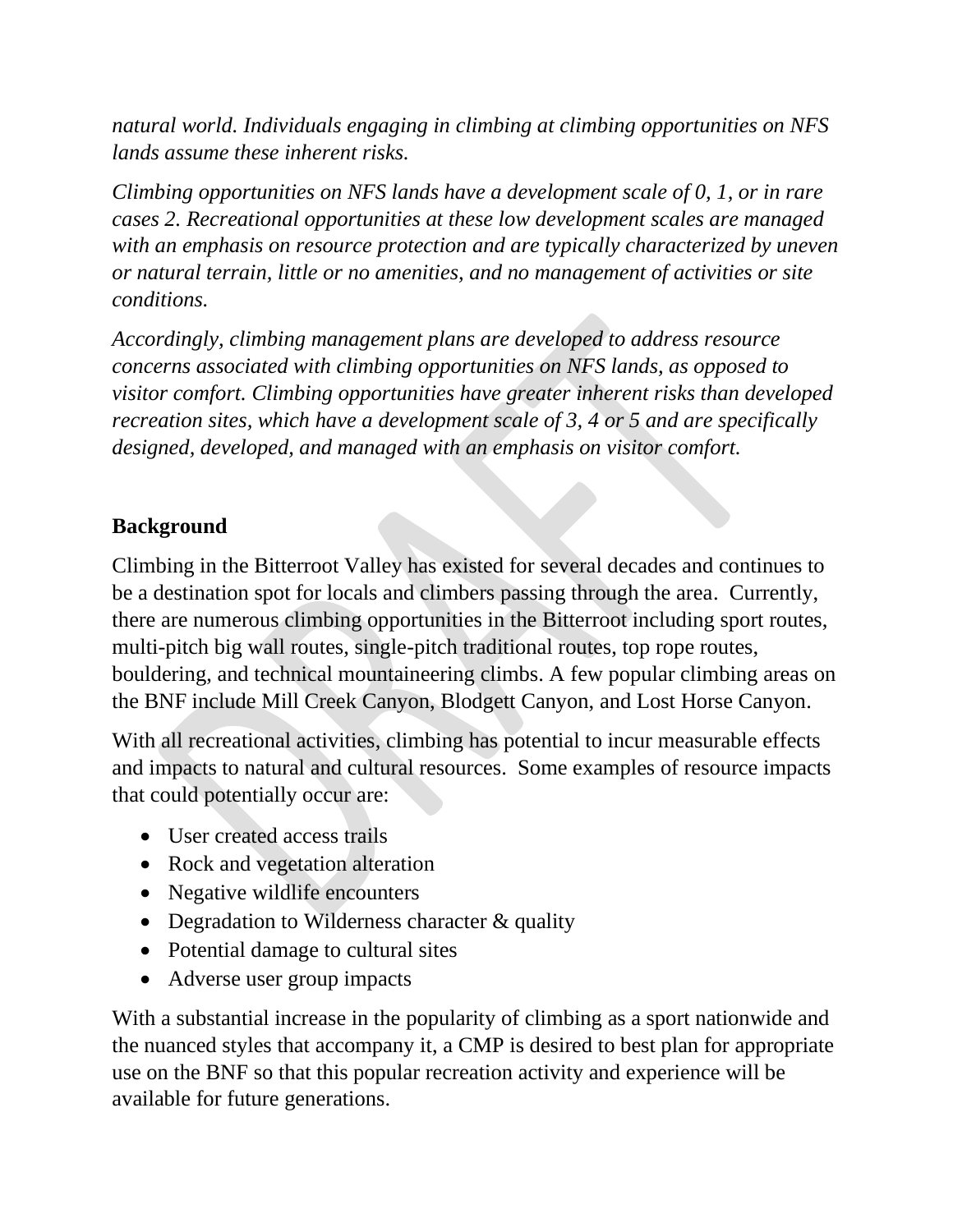#### **Scope of the Plan**

The CMP seeks to address an effective solution to manage climbing activities that takes place on all NFS lands within the Bitterroot National Forest.

The intent of this plan is to provide for recreational climbing opportunities while minimizing and mitigating the impacts of recreational use on vulnerable resources. In addition, the plan seeks to promote sustainable climbing activities, reduce user conflicts, and help land managers and stakeholders properly plan for future climbing activities that will take place on the Bitterroot National Forest.

The success of this climbing management plan hinges on the participation and continued involvement of stakeholders to develop science-based management decisions, community driven solutions, and to create a desirable & sustainable management plan that works now and into the future.

#### **Resource Topics Covered**

- Wildlife
- Rock & Vegetation Alteration
- Access Trails, Staging Areas, and Rappel/Belay Stations
- Route Development-ROS, Inventory & Fixed Hardware- (Section includes climbing in non-wilderness and wilderness areas)
- Cultural & Heritage Resources
- Sanitation

#### **Wildlife- 36 CFR 261.8 & May Consider Special Order**

#### **General Overview**

The Bitterroot National Forest is home to several wildlife species that make their home in the abundant cliff ecosystems. Two of these species, the Peregrine Falcon and Golden Eagle, are primary species of concern in relation to rock climbing.

In following federal policy in relation to raptors, specific climbing areas will be seasonally restricted to the public during periodic times of the year to ensure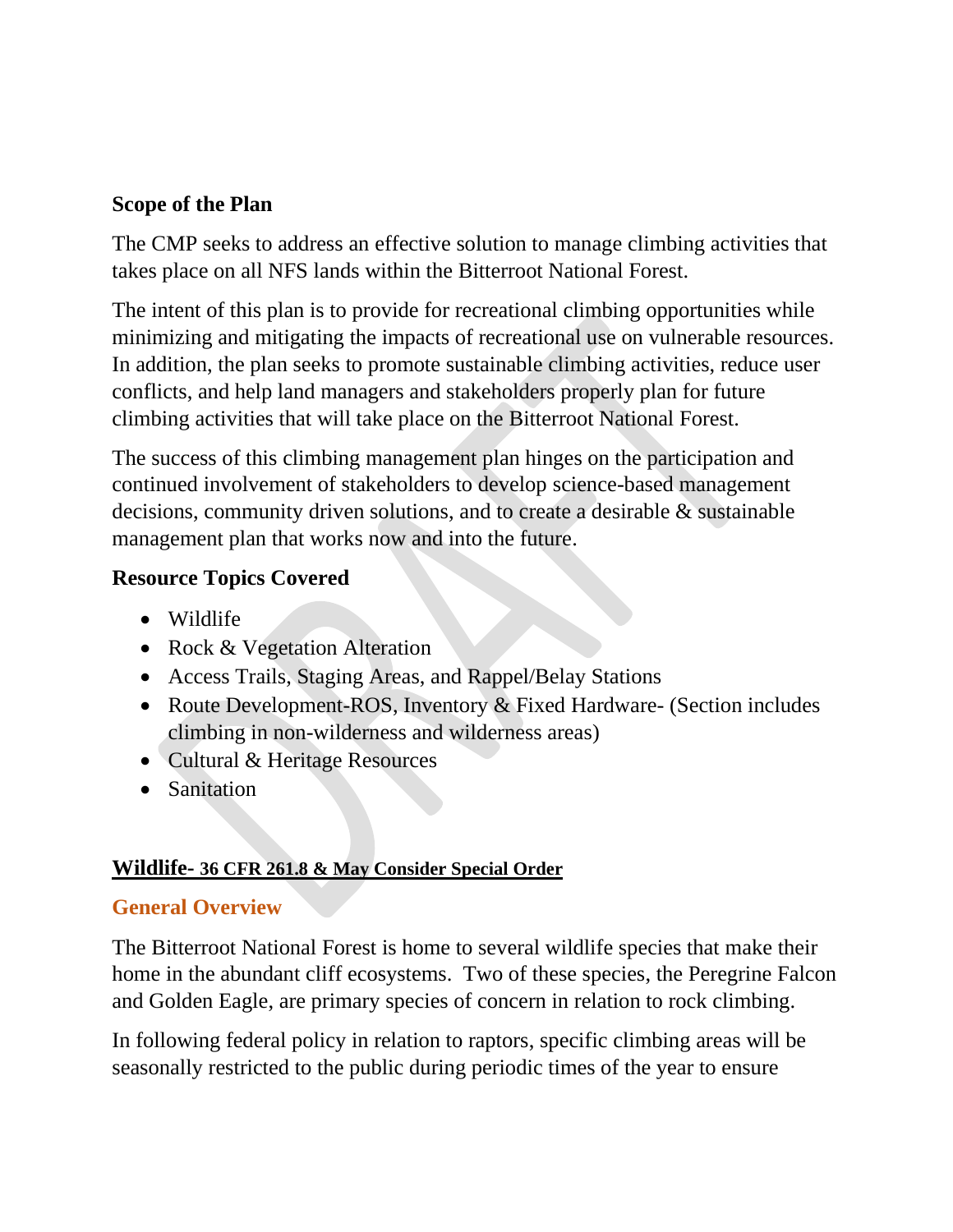protection of federally listed, endangered, threatened, and any other rare or sensitive wildlife species.

Monitoring and assessments will take place on a regular basis during periods of closures to make sure impacts from climbing do not have a negative effect to wildlife species.

Adaptive management in certain areas will be used to better understand the relationship between climbing and wildlife. Cooperation between the USFS, Western Montana Climbing Coalition, and the community will be paramount to successful implementation of these adaptive management methods.

### **General Management Direction and Practices**

### **Golden Eagle**

Minimize disturbance to active golden eagle nests to support successful reproduction and continued occupancy of golden eagle territories on the BNF*.*

- 1. The Bitterroot National Forest will implement a seasonal climbing closure order effective February  $1<sup>st</sup>$  each year in areas of known golden eagle nests in the Bitterroot canyons. This closure will continue until the affected nests are determined to be inactive, or if active, until after any young have fledged.
- 2. An **adaptive** 800-meter radiused buffer on known golden eagle nests will be implemented in areas that are known for climbing and other disturbing activities.

**This 800 meter buffer can be modified using the adaptive management concepts of viewsheds (Camp et al. 1997) and prior experience with the effects of recreational activities to individual nests. This recognizes the concepts that physiographic features may limit potential disturbance to individual nests, that individual eagles have different tolerance levels for disturbance, and that some can become habituated to and accept at least some forms of disturbance over time.**

3. The Bitterroot National Forest will work with interested groups to alert the climbing community and the general public to the presence of closures and buffers around golden eagle nests, and require that climbers and other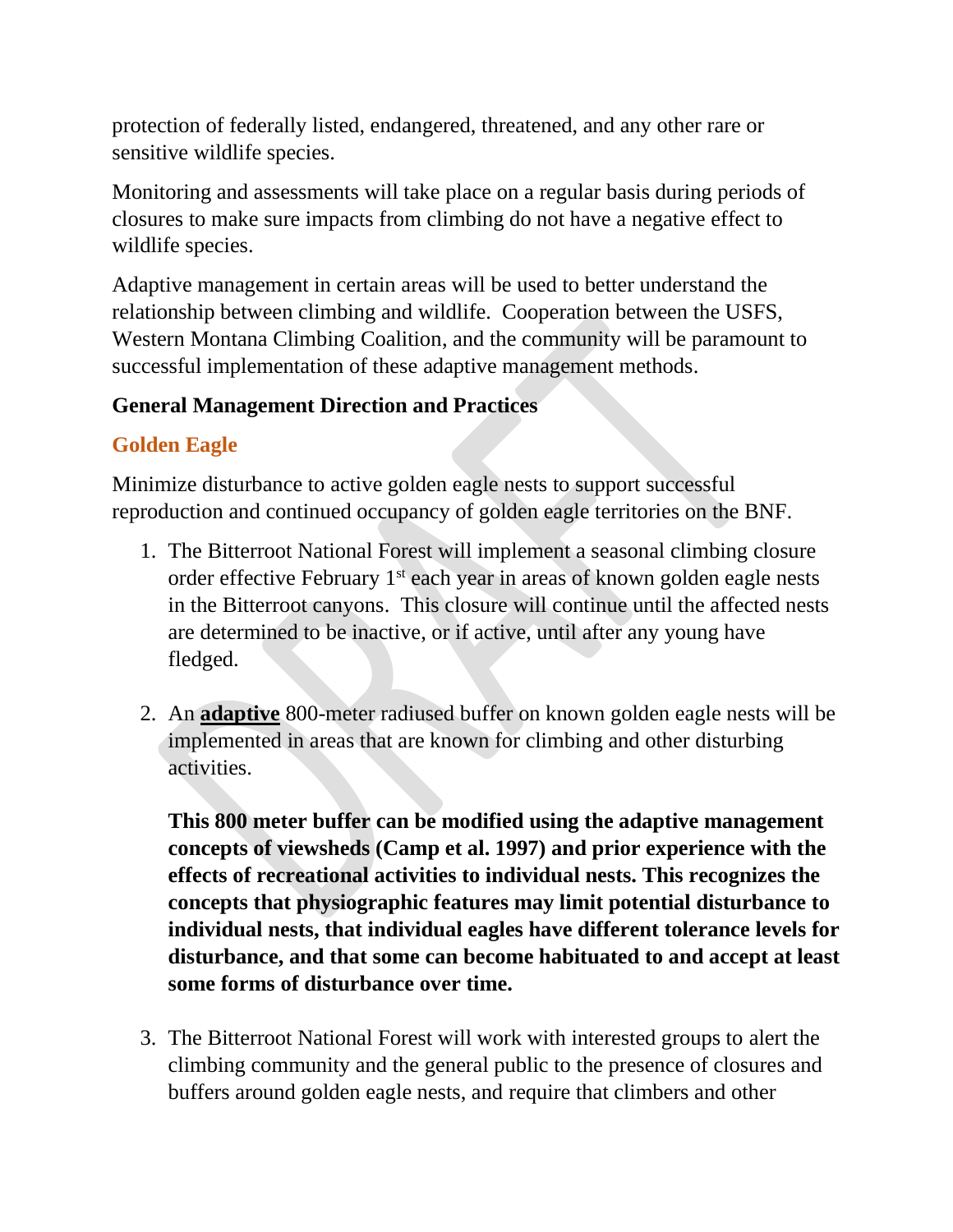recreationists avoid these buffers around active nests until the young have fledged.

### **Peregrine Falcon**

Maintain the Bitterroot peregrine population at or near the carrying capacity of the habitat.

- 1. No preemptive spring closures of large sections of cliff will be implemented. Peregrines have re-established territories in the Bitterroot in the presence of climbing and have likely adjusted eyrie locations to avoid areas that are frequently climbed.
- 2. The Bitterroot National Forest along with partnership with the WMTCC and surrounding community members, will continue to monitor Bitterroot peregrine territories in conjunction with the Montana Peregrine Institute (MPI), and will continue to provide any occupancy and productivity data gathered to MPI and to interested parties.
- 3. If the BNF becomes aware of the location of an active eyrie through monitoring or reports from individual recreationists or groups, the USFS will work with climbing groups to alert the climbing community to the presence of the eyrie and request that climbers avoid using routes in the vicinity of the eyrie until the young have fledged. This procedure builds on past successes where the BNF has contacted the Western Montana Climbers' Coalition to request postings of alerts on websites and social media relevant to climbers.

### **Vegetation & Rock Alteration- 36 CFR 261.9**

### **General Overview**

Natural resource alteration contributes to the degradation of the natural environment and quality of NFS lands. Vegetation alteration deteriorates soil stability and has potential to increase erosion during the three parts of climbing activities which includes accessing the climb, staging areas, and during the climb.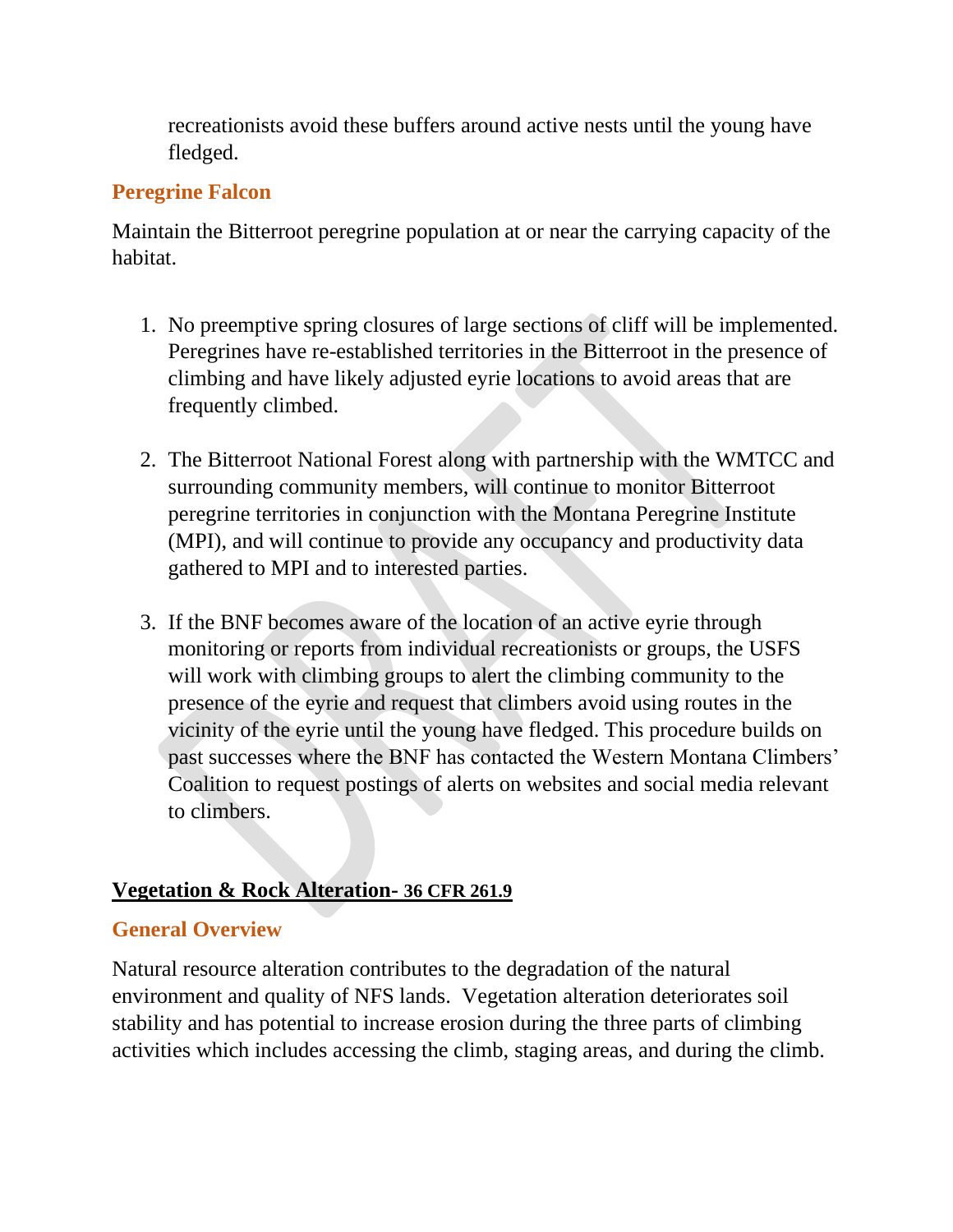Rock alteration has the potential to affect cliff ecosystem habitat for biological communities, wildlife, and other resources. It can also have a negative effect on visual and aesthetic qualities for other forest visitors.

### **General Management Direction and Practices**

#### Vegetation Alteration

- 1) Vegetation alteration to enhance a climbing experience is prohibited unless it poses a significant safety concern.
- 2) Utilization of tree savers, rub straps or other equipment that prevents resource damage is required when utilizing trees as an anchor.

### Rock Alteration

- 1) Removal of rock from its natural position will be prohibited unless it poses an immediate and significant threat to the climbing party or future climbing activities.
- 2) Chipping, use of glue, epoxy, or other fixatives for hand holds and foot holds is prohibited on all National Forest System lands within the boundaries of the Bitterroot National Forest.
- 3) The practice of cleaning or gardening a climbing route to enhance or remove biological material to make the recreational experience easier is prohibited.

#### **Access Trails, Staging Areas, and Rappel/Belay Stations- 36 CFR 261.10**

#### **General Overview**

The primary access points for climbs on the Bitterroot National Forest are off of currently designated NFS trails. This off-route travel has the potential to increase erosion and trample sensitive vegetation. These user-created trails also have not been inventoried by the USFS for cultural or biological resources, nor designed to reduce erosion potential.

Staging areas are defined as peripheral areas below climbs where climbers temporarily store climbing gear/equipment, day bags, chairs or crash pads. These staging areas have the potential to grow larger over time as use or group size increases. Hardening of these surfaces to prevent erosion and enlargement may have to take place.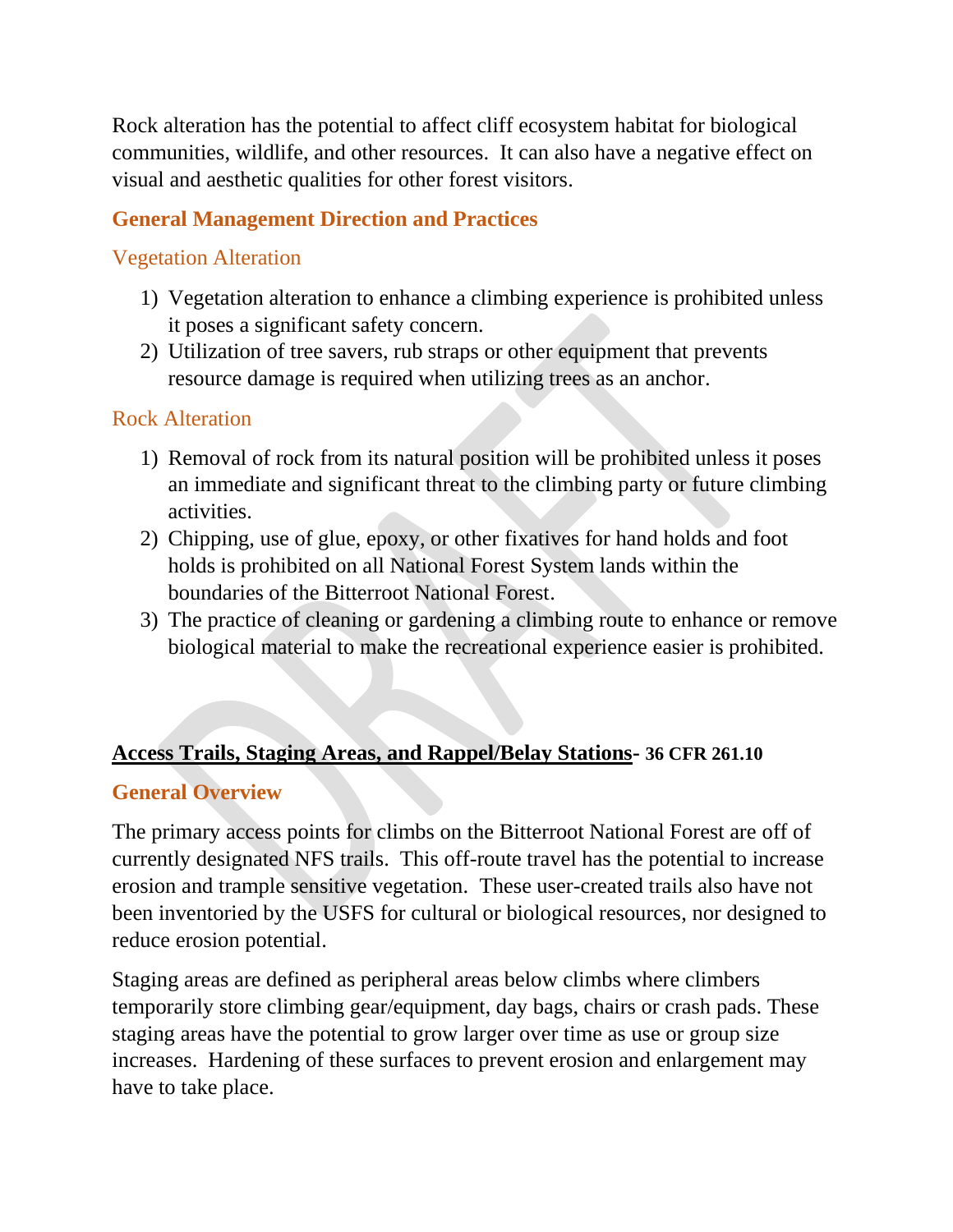Rappel/Belay areas are specific to individual climbs and can develop into larger areas depending on climbing technique or style. In some scenarios, rappel and belay stations are needed to prevent impacts and protect natural and cultural resources.

### **General Management Direction and Practices**

- 1. A climbing area inventory is needed to guide the management decision to bring existing access trails to climbs into the NFS Trail Inventory.
- 2. New trails will be constructed/modified to FS standards and maintained in partnership with the Western Montana Climbers Coalition, USFS & local community.
- 3. Proper signage and interpretation kiosks at specific locations will guide and educate users to help minimize resource damage.
- 4. Creation of new staging areas, rappel, and belay stations are prohibited until further analysis is completed by the USFS to inventory natural and cultural resources.
- 5. Practice of proper outdoor ethics, Leave No Trace, and minimizing use should be at the forefront of every climber's ethos when setting out for a day in the crags.

#### **Recreation Opportunity Spectrum and Climbing Development**

#### **General Overview**

#### *The Recreation Opportunity Spectrum*

The Recreation Opportunity Spectrum (ROS) planning tool will be utilized to provide a framework for management decisions that will address current and future climbing opportunities on the Bitterroot National Forest. The ROS will help guide management decisions in relation to climbing by considering the recreationalist's desired set of experiences, appropriateness of opportunity class setting and route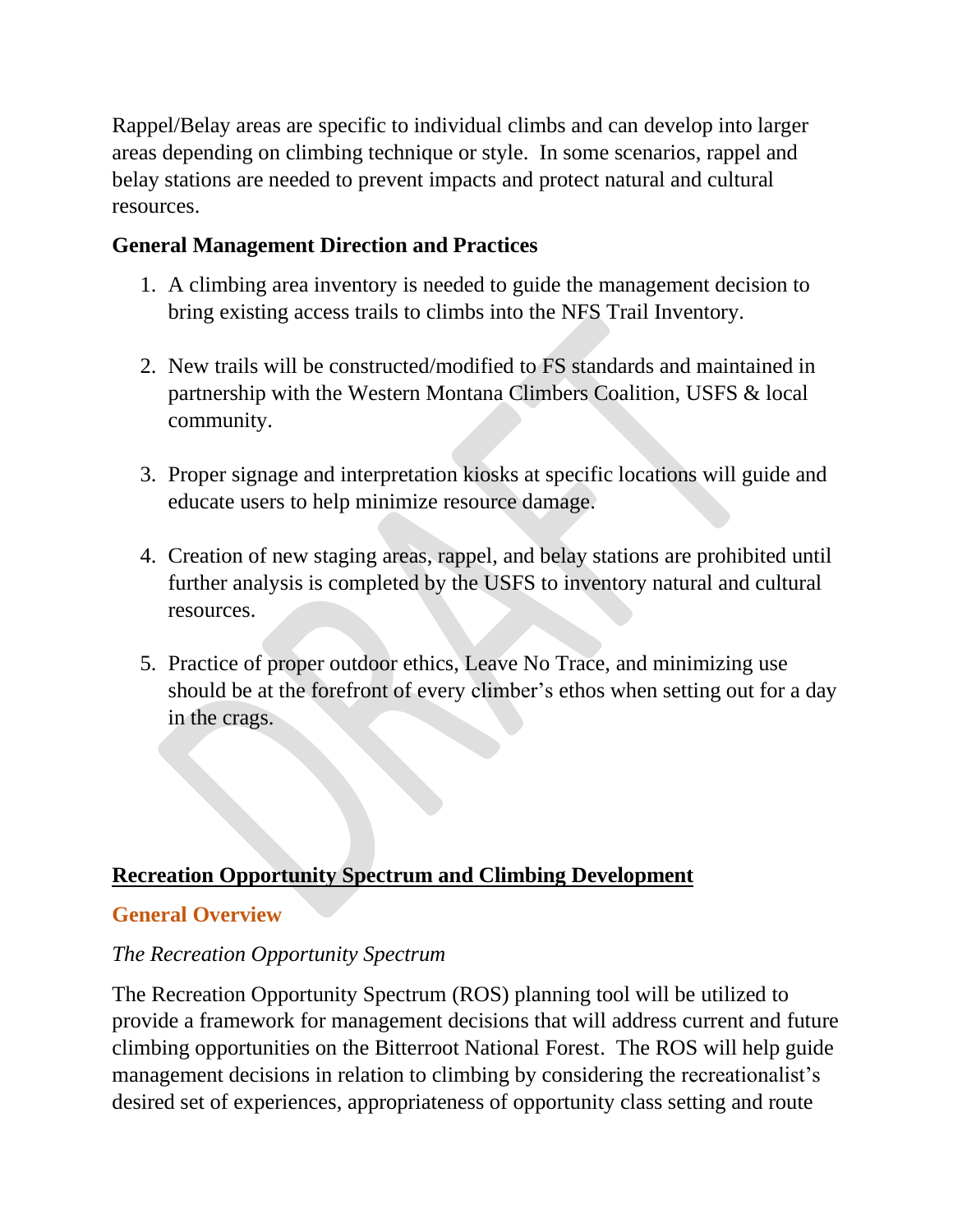development, and level of management goals for current and future climbing use. The ROS will also help to better manage long term sustainability as the increase and demand for outdoor recreational opportunities significantly increases on the Bitterroot National Forest.

### *What is the ROS?*

The ROS is a tool that is based on three elements: activities, settings, and experience opportunities. The three settings associated with the ROS are physical, social, and managerial. In combining these three settings within a particular management area, a ROS map is generated and used as an oversight tool to help land managers and users manage desired recreational opportunities, or in this case climbing opportunities.

### *Physical Setting*

In the physical setting, there are three important components that relate to the climbers desired experiences which are, remoteness, size, and evidence of humans. The physical setting is defined by the absence or presence of human sights or sounds, size, and amount of environmental modification caused by human activity.

### *Social Setting*

Social setting is measured by user density and relates to the frequency and types of association between individuals and groups. The social setting factor is important because it will indicate opportunities for solitude, or how much interaction with other users there will be while climbing.

### *Managerial Setting*

The Managerial setting reflects the number and types of behavior restrictions placed on climbers by land management agencies, private landowners, or other prohibitions in the management area.

### *What is a recreational opportunity?*

A recreational opportunity, or in this case climbing, is described by a combination of physical, biological, social, and managerial conditions that gives value to a place. Thus, any climbing opportunity includes qualities provided by-nature (landscape, topography, scenery, vegetation) qualities associated with recreational use (levels and types of use), and conditions provided by management (developments, roads, regulations). In combining variations of these qualities and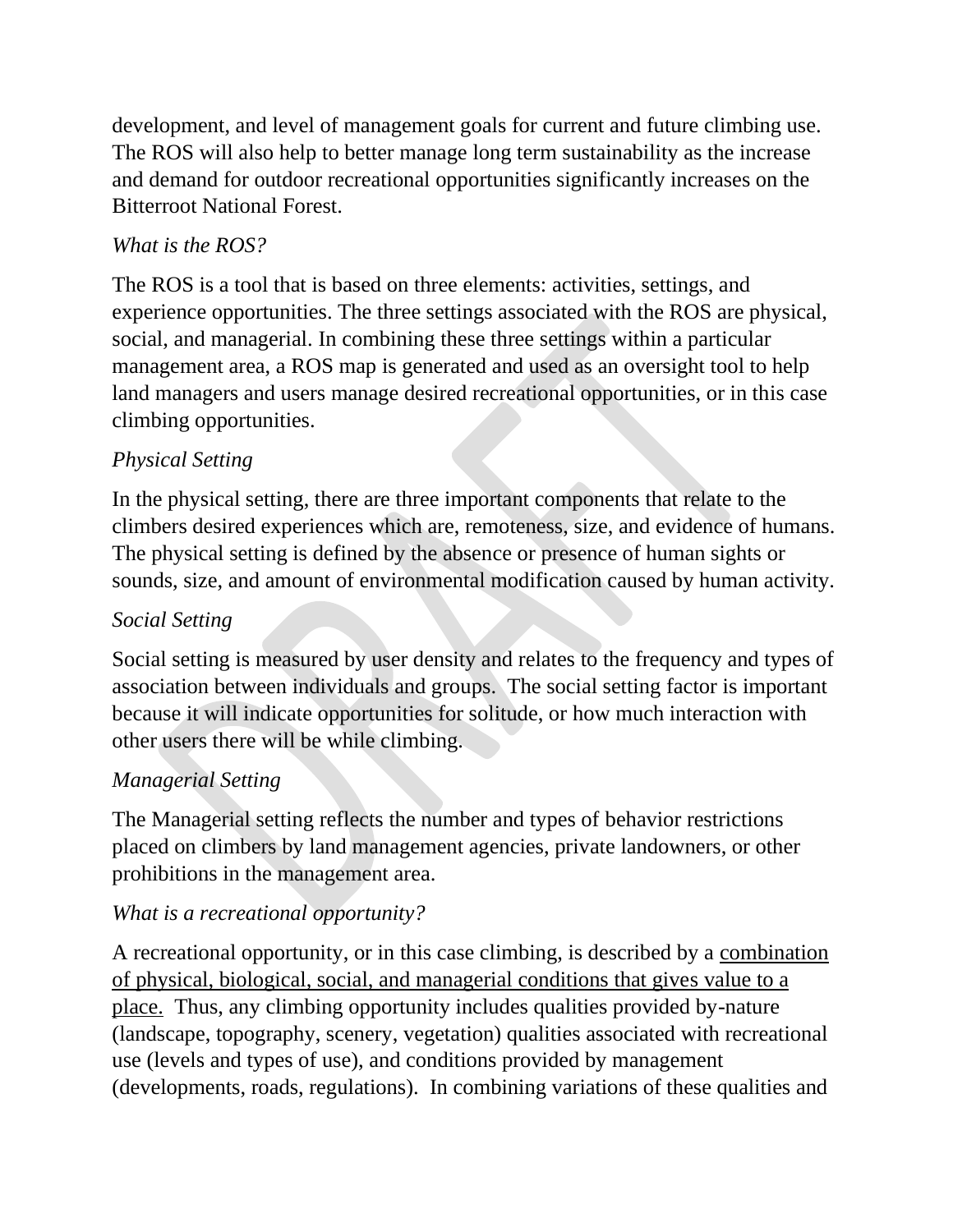conditions, management can provide a variety of opportunities for climbing on the Bitterroot National Forest.

#### *ROS Opportunity Class*

When considering opportunities for climbing, a climber must make a choice about what type of climbing to engage in, what setting the climbing takes place in, and overall, the type of experience the climber seeks. This decision will be based on the three characteristics of social, physical, and managerial which relate to the six, nationally defined ROS Classes. Each of the six primary ROS classes are defined below:

1. **Primitive** settings encompass large, wild, and predominately unmodified landscapes. Their size and configuration create remoteness from the sights and sounds of human activities, management, and development. Signs and other structures are minimal and constructed of rustic, native materials. Motorized travel does not occur. Encounters with other users is very low, offering visitors the opportunity for solitude, self-reliance, closeness with nature, challenge, risk, and discovery. Many primitive settings coincide with designated wilderness areas in which mechanized equipment is not present. Additional primitive settings may also occur outside of wilderness areas. Mechanized travel and motorized equipment may occur in non-wilderness primitive settings.

2. **Semi-Primitive Non-motorized** settings are characterized by predominantly natural or natural-appearing landscapes. The size of these areas facilitate distance from more heavily used and developed areas, creating a sense of remoteness. Interaction with other users is low. These settings provide opportunities for selfreliance and utilizing wildland skills. Motorized vehicles are not present, while mountain bikes, and other mechanized equipment may be present. Although some roads may be evident, they do not dominate the landscape. Vehicular use is infrequent. Occasional administrative use occurs on these roads for the purpose of natural and cultural resource protection and management.

3. **Semi-Primitive Motorized** classes are characterized as predominately natural or natural appearing backcountry settings. Motorized travel by off-highway vehicles (OHVs) or high clearance vehicles occurs on designated routes and areas. Motorized routes are typically maintenance level 0-2 roads or motorized trails, offering a high degree of self-reliance, challenge, and risk in exploring these large backcountry settings. Mountain bikes, other mechanized equipment, and non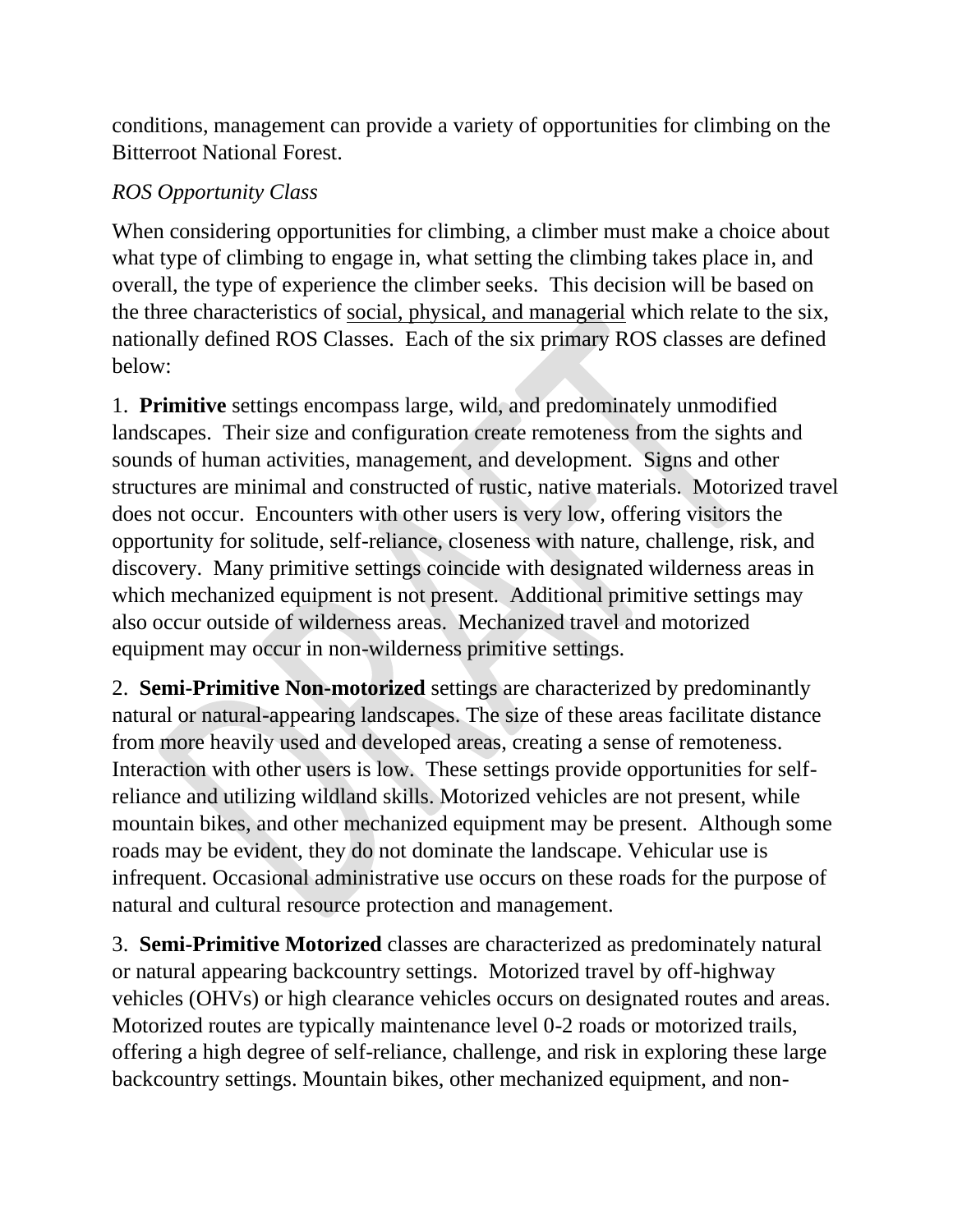motorized uses, are also present. Limited rustic facilities are present for the purpose of visitor safety, sanitation, and resource protection.

4. **Roaded Natural** settings are characterized by predominately natural-appearing settings, with moderate sights and sounds of human activities and development. The overall perception is one of naturalness. Evidence of human activity varies from area to area and may include improved highways and high maintenance level roads; developed campgrounds and other recreation sites; small resorts and summer homes; and evidence of other multiple uses and management activities such as livestock grazing, timber harvesting, mining, watershed restoration activities, and oil and gas operations. Roads, motorized equipment, and vehicles are common in this setting. Non-motorized uses are also present. The density of use is moderate except at developed sites, where concentrations of use are higher. Regulations pertaining to user behaviors are common but generally less restrictive than those in the Rural and Urban ROS classes.

5. **Rural** settings are characterized as modified natural environments. While these landscapes often contain geometric patterns created by management activities, there is a dominant sense of open, green-space, typically characterized as pastoral farm and ranch lands. Facilities are common and may include: resorts and summer home complexes; administrative sites and work centers; and highly developed campgrounds, interpretive sites, trailheads, picnic areas, and other recreation facilities. The sights and sounds of human activity and management are readily evident and the level of interaction with other users ranges from moderate to high.

6. **Urban** settings are characterized as highly modified landscapes, dominated by structures and other infrastructure. Clustered facilities contain amenities for user convenience and comfort. There is a preponderance of on-site regulations that direct and limit the behavior of visitors. Very high and concentrated use levels are common. These settings are typically small in overall size and not common on forest system lands. Large ski areas, visitor centers, and resorts are sometimes classified as urban ROS settings.

### *ROS Opportunity Class and Climbing Area Development*

For current and future development of climbing opportunities, the four ROS Classes that are present on the BNF will help capture and define what, where and when it is appropriate for climbing area development on the Bitterroot National Forest.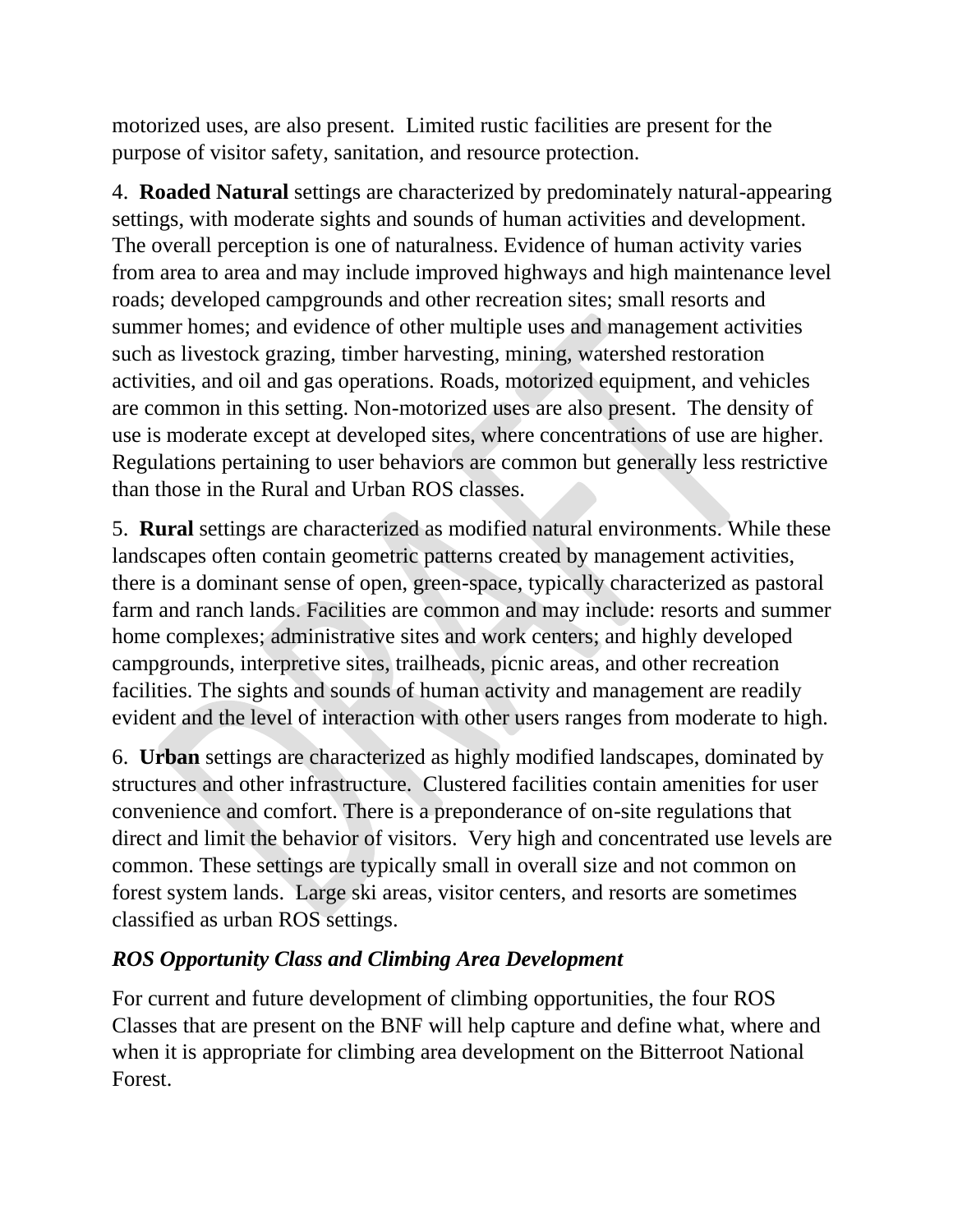This is best accomplished by taking each of the ROS Classes and directly align them to the different styles of climbing that take place on the Bitterroot National Forest.

### *Primitive- Traditional Climbing; Fixed Anchors allowed only in emergency situations.*

Climbing in the Primitive class takes place in a remote setting where the social setting is void of humans or very limited interaction with humans occurs. The physical setting is very remote and provides for self-reliance, the utilization of Wilderness skills, closeness with nature, challenge, risk, and discovery. The Primitive setting on the Bitterroot National Forest coincides with designated Wilderness and is void of motorized and mechanized equipment (managerial setting). Climbing infrastructure development is non-existent as the Primitive Class is incompatible with types of climbing that are fixed anchor protected.

### *Semi-Primitive Non-motorized- Traditional Climbing; Fixed Anchors allowed only in emergency situations.*

Climbing in Semi-Primitive Non-motorized class takes place in a remote setting or areas that have natural or natural appearing landscapes that creates a sense of remoteness. The social interaction is very low but other users do exist such as hikers, mountain bikers and fisherman. Use on the landscape is not permanent aside from some trails and possible presence of historical roads. Motorized vehicles are not present. Climbing infrastructure development is non-existent as the Semi-Primitive Non-Motorized Class is incompatible with types of climbing that are *primarily* fixed anchor protected.

### *Semi-Primitive Motorized- Traditional Climbing; Also Potential for Climbing that relies on fixed anchors.*

Climbing in Semi-Primitive Motorized takes place in a predominately natural or natural appearing backcountry setting. Roads and motorized routes exist and are not regularly maintained. This setting offers feelings of self-reliance, challenge, and risk in exploring the backcountry setting. Other motorized use and nonmotorized use is present including mountain bikes. Some administrative areas and structures exist for the purpose of visitor sanitation, safety, and resource protection. Climbing infrastructure development is limited and should be centered around areas that have facilities for the use of the recreationist. Further evaluation will be conducted to decide if development should occur.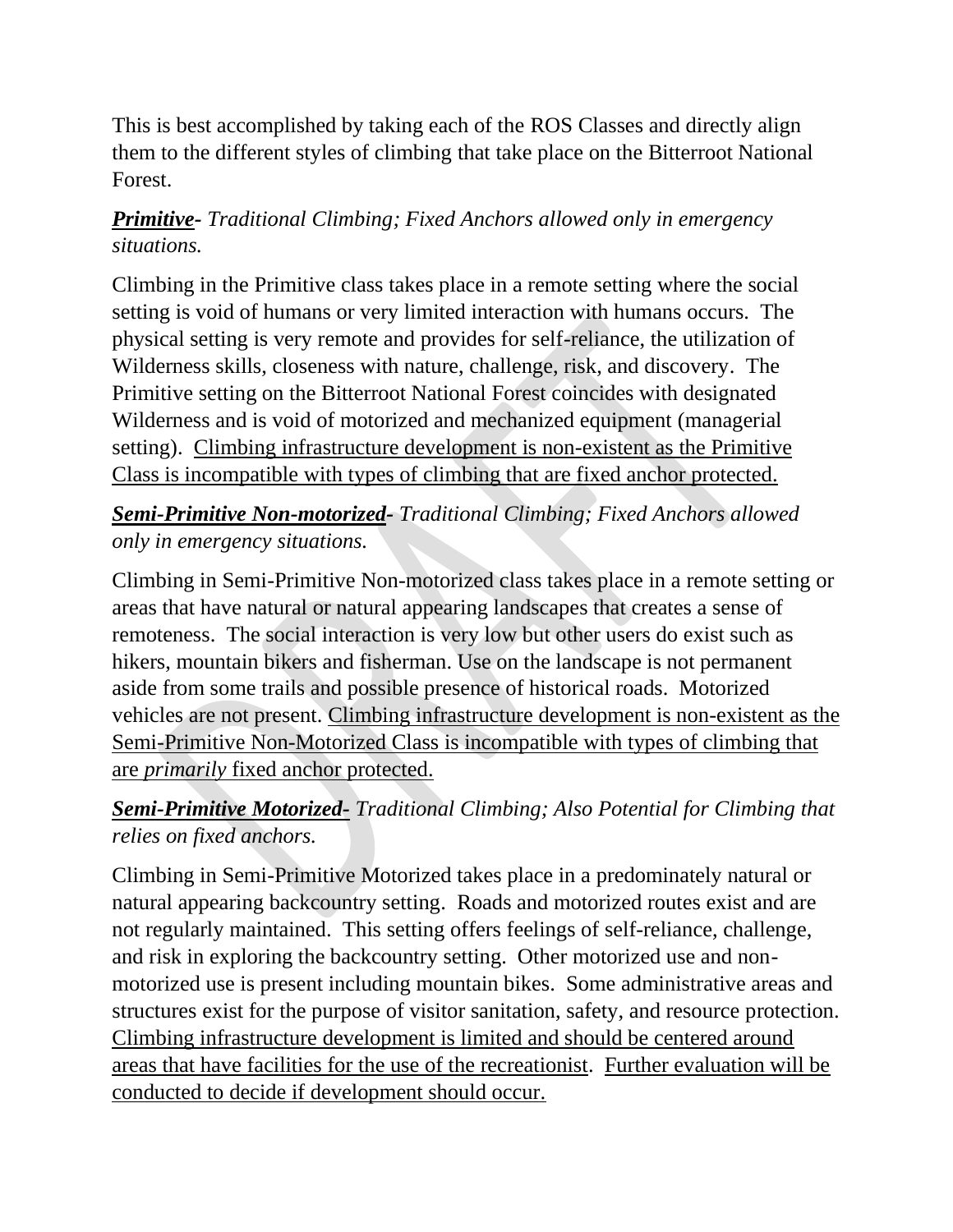### *Roaded Natural- Traditional, Climbing that relies on fixed anchors.*

Climbing in Roaded Natural takes place in a natural-appearing landscape with moderate human sounds, development, and activities. Naturalness mixed with human development dominates the landscape. The presence of multiple user groups exists and there are improved roads, highways, developed campgrounds and other recreation sites in this setting. Access to recreation areas are well defined and administrative facilities and structures exist for the purpose of visitor sanitation, safety, and resource protection. Opportunities exist for new recreators and users. Climbing infrastructure development is appropriate and follows all management regulations, CMP recommendations, and prohibitions in the specific areas.

### *ROS and Climbing Development Summary*

When examining existing climbing areas that have been developed on the Bitterroot National Forest, many of these popular climbing areas fall within the Roaded Natural setting. Further examination seems to indicate that a mixture of natural landscape and geology with low to moderate human development which includes good access trails, parking areas, proximity to developed roads/facilities are a common trend when surveying existing climbing areas that have been developed or are gaining popularity.

In conclusion, the Roaded Natural setting is most appropriate for planning areas of future climbing development that require bolt-intensive route development on the Bitterroot National Forest. This development, however, will be guided by the authorization process defined in the following sections.

#### **Climbing Development Authorization, Inventory, and Use - 36 CFR 261.10**

#### *Authorization*

If an area is determined to be eligible/suitable for climbing infrastructure development based on ROS designation, an authorization application can be made.

The application must describe a climbing area development plan that will be submitted through the Western Montana Climber's Coalition – Bitterroot Chapter. The plan will: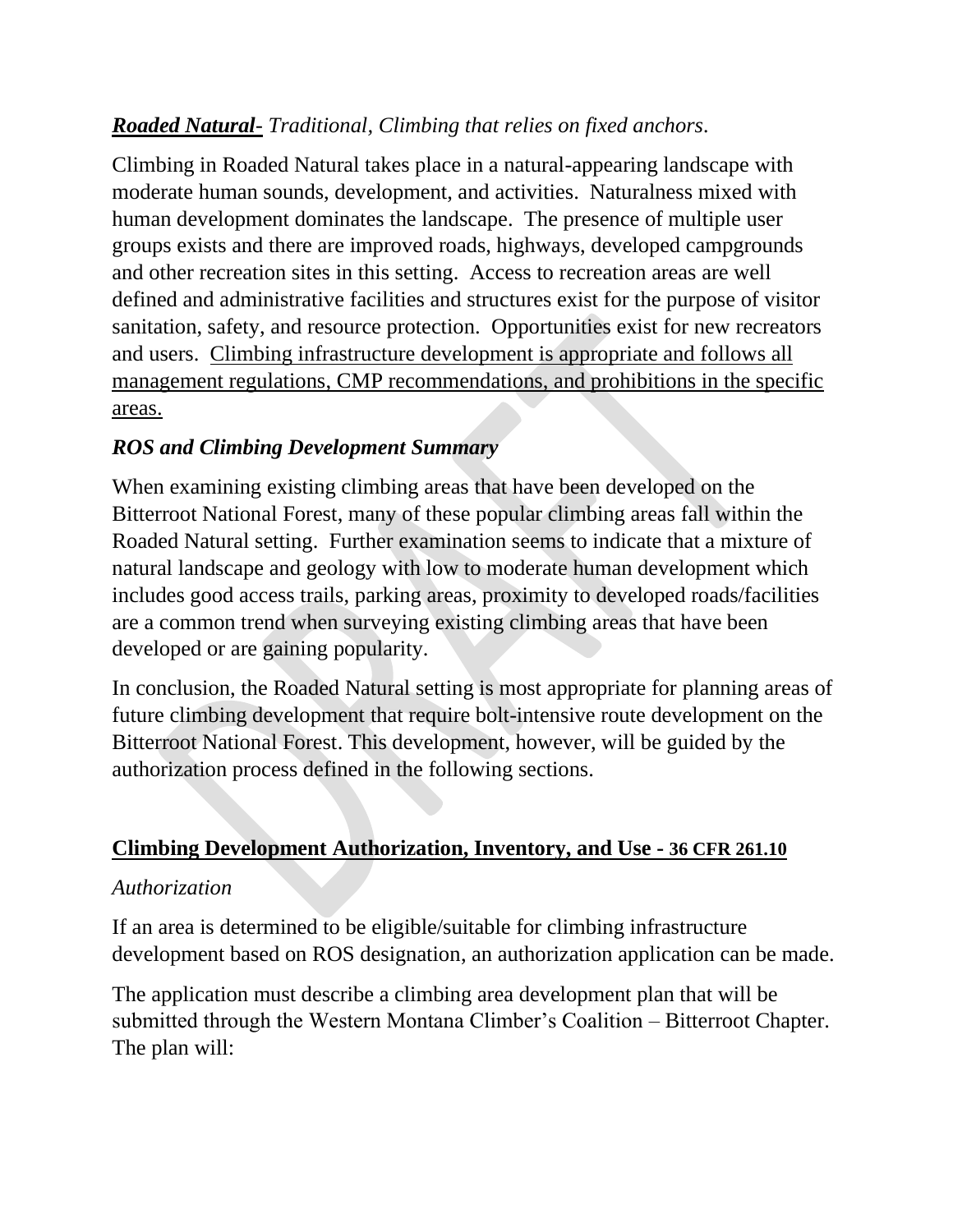- identify primary access points (i.e., Trailheads, NFS Road number, parking area locations) and potential needs for increasing access,
- # of proposed routes and potential for future development, # and location of potential access trails,
- # and location for hardened surfaces (i.e., belay stations, staging areas, etc.) to accommodate increased use,
- contain maps that will guide a cultural and natural resource survey by the appropriate USFS staff. All efforts will be made to complete the necessary surveys within as short a time frame as possible.
- **A signed, formalized agreement will be completed with the USFS to highlight each party's roles and responsibility to help manage all current and future climbing areas.**

### *The ideal development of a climbing area consists of:*

- Engaged citizens that have a shared vision for recreating responsibly, respect for other recreational uses, promote land stewardship, and help create sustainable management alternatives and solutions for appropriate development & growth.
- Access to infrastructure or the site is suitable for infrastructure to be built. (Toilets, trash cans, engineered trail systems, informational kiosks, etc.)
- Opportunities for new recreational experiences. (Beginner climbing routes).
- Practice of climbing ethics and development techniques to create a practical and sustainable climbing area.
- Educational programs to engage the local community and new climbers to address natural resource issues, wildlife, cultural and heritage resources, and to promote responsible recreation on the land.
- A certain number of volunteer days/month to preserve the naturalness of the climbing area.
- The development of an information platform that shares information about climbing in the Bitterroot.

#### *Inventory*

To best manage current and future climbing opportunities and to protect cultural and natural resources, a base-line inventory of climbing areas will be completed in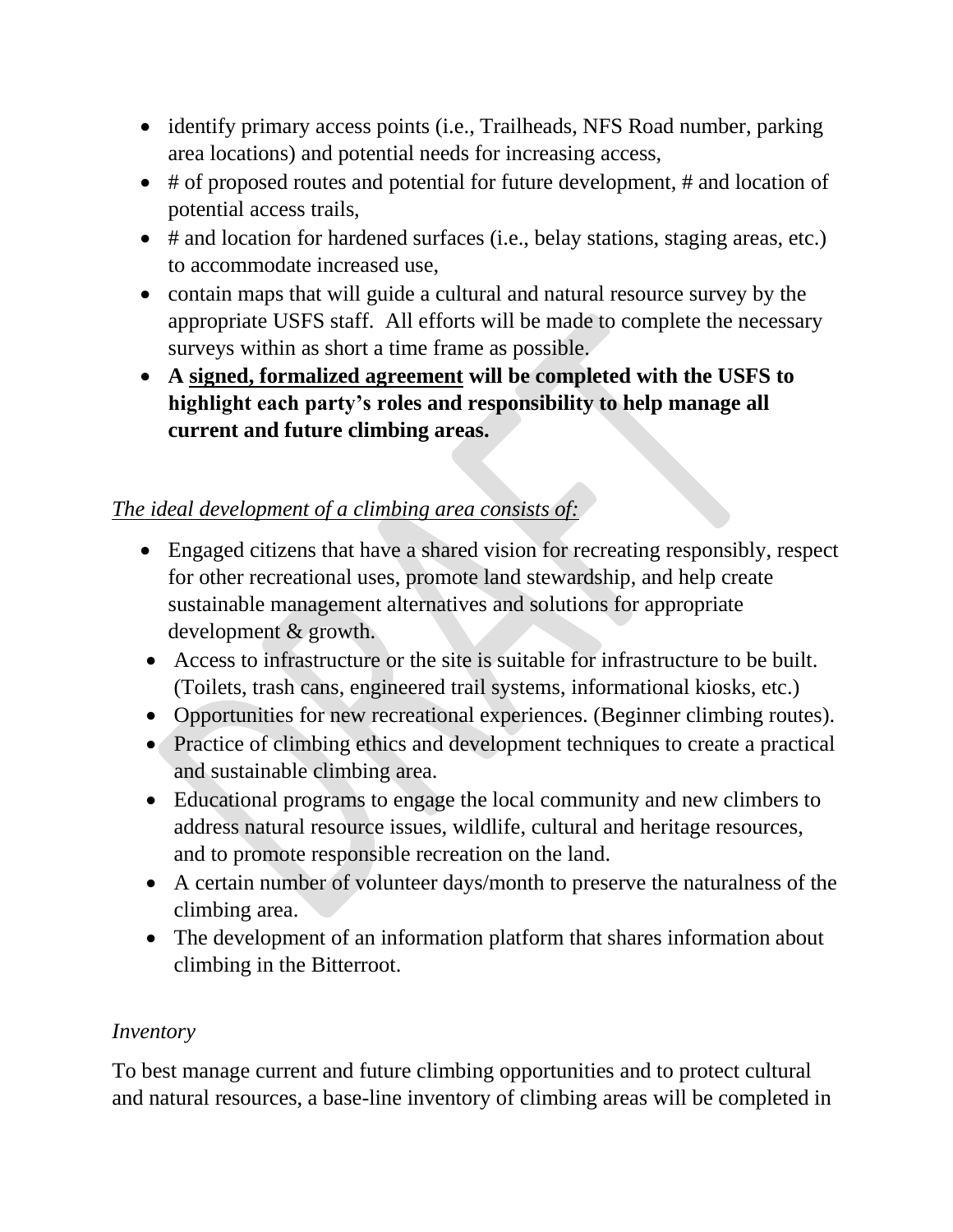partnership with the Western Montana Climbers Coalition and USFS. This inventory will establish a foundation for ongoing and future management of climbing areas. The climbing area inventory will be public information and will also be managed in the USFS Infrastructure database.

### *Use*

Similar to other Forest user permits (i.e., Mushroom, firewood, Christmas tree, etc.) Forest-wide climbing permits will be issued on an annual basis for anyone engaged in climbing activities. These permits will be available for free at all Forest Service offices on the Bitterroot National Forest. These permits will be valid during the entire calendar year of use.

Climbing permits provide a way to engage both the local community and visitors by presenting the permit holder with educational information and stewardship opportunities at the time of purchase. This is one means of helping to educate users as to the importance of sound stewardship of the lands that we love.

### **Fixed & Temporary Climbing Hardware - 36 CFR 261.10, 36 CFR 261.18**

### **General Management Direction and Practices**

# **Climbing Areas Outside of Wilderness**

- 1. Forest Service personnel are not responsible for placement, replacement, or maintenance of fixed anchors and fixed equipment or assessing or ensuring their safety.
- 2. Placement or replacement of any fixed hardware is appropriate after a Climbing Development Application has been reviewed and signed.
- 3. All non-climbing specific hardware is prohibited on NFS lands. (Including but not limited to concreted anchors, homemade climbing equipment, steel cables, etc.)
- 4. Existing fixed anchors and fixed equipment may be used without restriction.
- 5. Caching camping equipment, climbing equipment or any other items to increase ease of access to climbing areas in all NFS lands including Wilderness, WSA's and Recommended Wilderness is prohibited.
- 6. Motorized rock drills can be used when its occurrence does not negatively impact natural & cultural resources.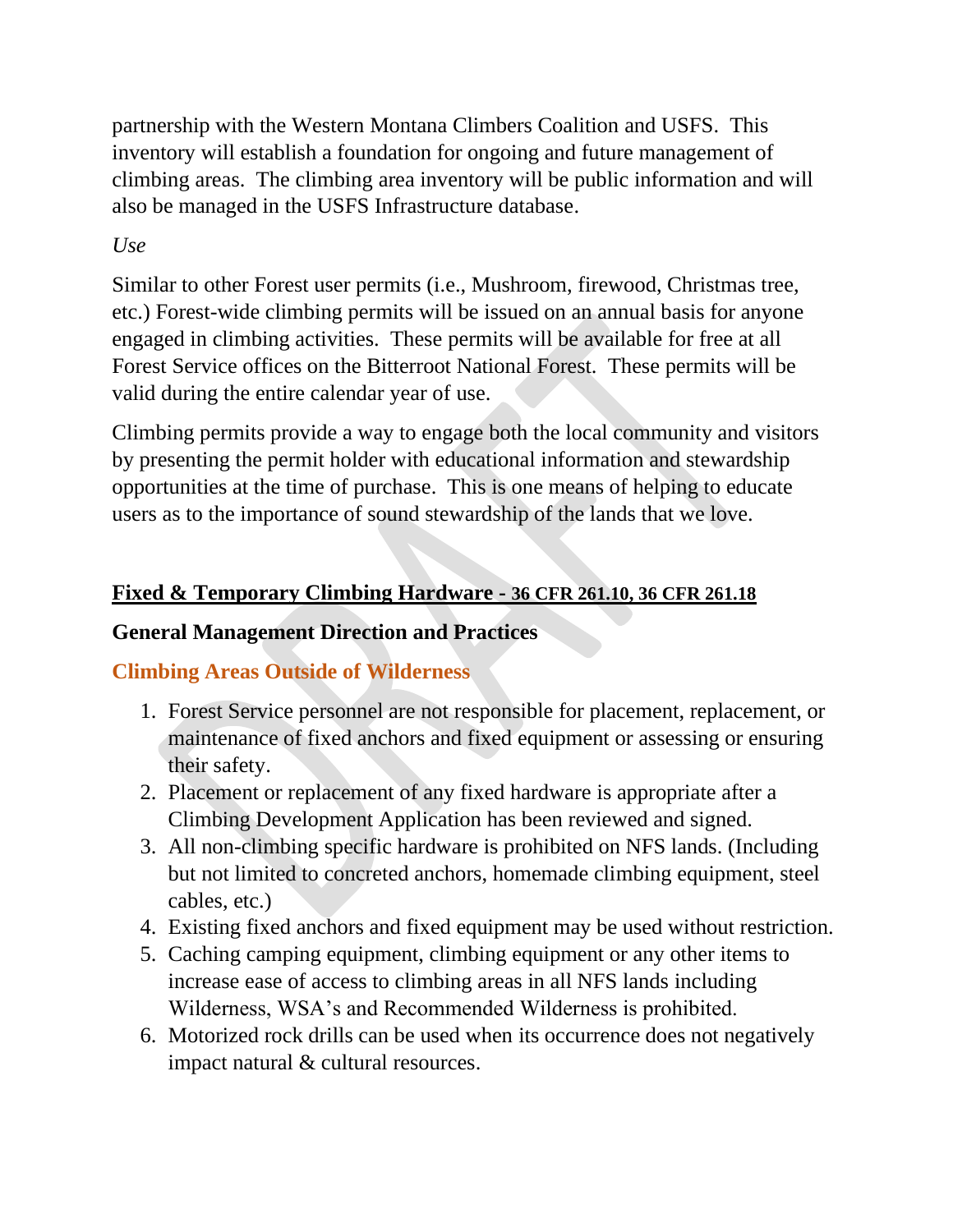- a) The use of motorized rock drills is limited to areas that have been preauthorized with the USFS and fall within the appropriate ROS setting.
- b) The use of motorized rock drills should be limited to certain times of the day when peak use of the recreation area is at a minimum.
- c) The use of motorized rock drills will be restricted if it's used in any other way than related to climbing.
- 7. All temporary or removable climbing equipment and hardware will be removed from NFS lands. Removable climbing equipment and hardware is defined as but not limited to, slings, stoppers, nuts, chocks, cams, big bros, hooks, pitons etc.
	- a) In some circumstances where climbers have no other option but to utilize temporary anchors for rappels, some temporary or removable equipment may be left behind. Please work with your local climbing community to notify others so this piece of equipment can be located and removed under a reasonable and prudent timeline. The USFS is not responsible for lost, left, damaged or unattended climbing equipment that has monetary value.

### **Climbing Areas within Wilderness, Wilderness Study Areas, & Recommended Wilderness - 36 CFR 261.18 & See Special Orders**

The USFS and Bitterroot National Forest recognizes climbing as a legitimate and appropriate use of Wilderness. Under the Selway-Bitterroot Wilderness General Management Direction of the Bitterroot National Forest Management Plan, Section II, page B-1, mountain climbing has been listed as a recreational use within the Wilderness.

However, under Section 4c of the Wilderness Act, certain uses are prohibited including installations, except as necessary to meet minimum requirements for the proper administration of the area. (See Wilderness Act, Section 4c).

Prior to the placement or replacement of any fixed anchor hardware, the Bitterroot National Forest will complete a Minimum Requirements Analysis to determine and officially document whether the permanent installation of bolts or anchors in climbing areas within wilderness, meet the minimum requirements necessary for the administration of the area for the purposes of wilderness. The exception to this is in emergency, rescue-type situations.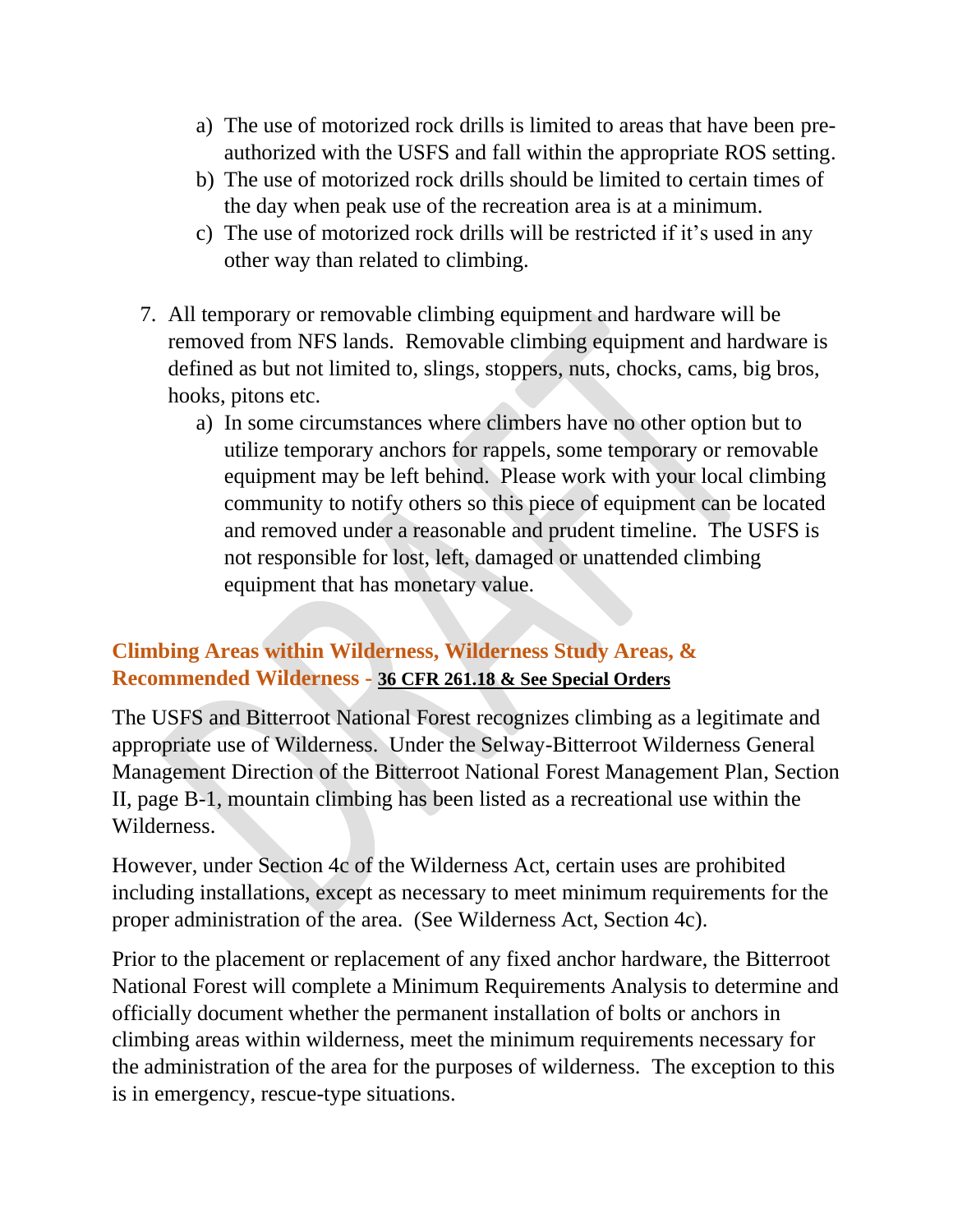Educational and Interpretive outreach will be provided to the local community, climbers, and other interested parties in partnership with national  $\&$  local climbing organizations, the USFS/Bitterroot National Forest, local environmental groups, and the public to raise awareness about climbing in Wilderness areas.

The USFS along with other partners will develop educational materials and interpretive plans related to climbing in Wilderness. This information will be published on an external Forest Service website and as needed, published in hard copy versions that address natural and cultural resource protection, potential use conflicts, standards for climbing ethics, and other outdoor ethics such as Leave No Trace and Tread Lightly.

### **General Management Direction and Practices**

- 1) The preservation of Wilderness character and resources will take precedent over all climbing related activities within Wilderness.
	- a) Permanent anchors, bolts and hardware placement will be limited to emergency situations or where negative effects will occur to the resource (following an MRA) to protect and preserve the "untrammeled," "undeveloped," and "outstanding opportunities for solitude" qualities of the Selway Bitterroot Wilderness.
- 2) Any climbing related activities will be prohibited when its occurrence, continuation, or expansion will have or has had an adverse impact to Wilderness character, values, and resources.
- 3) Traditional climbing methods which rely on removable protection is allowed in designated Wilderness.
	- a) When climbing in designated Wilderness, the use of temporary anchors and equipment that can be removed, such as slings, cams, nuts, chocks, stoppers, and removable pitons will be used to preserve Wilderness character and quality.
- 4) Climbing that is primarily bolt protected is incompatible with Wilderness preservation and management due to the concentration of human activity that it supports, and the types and levels of impacts associated with these climbing routes.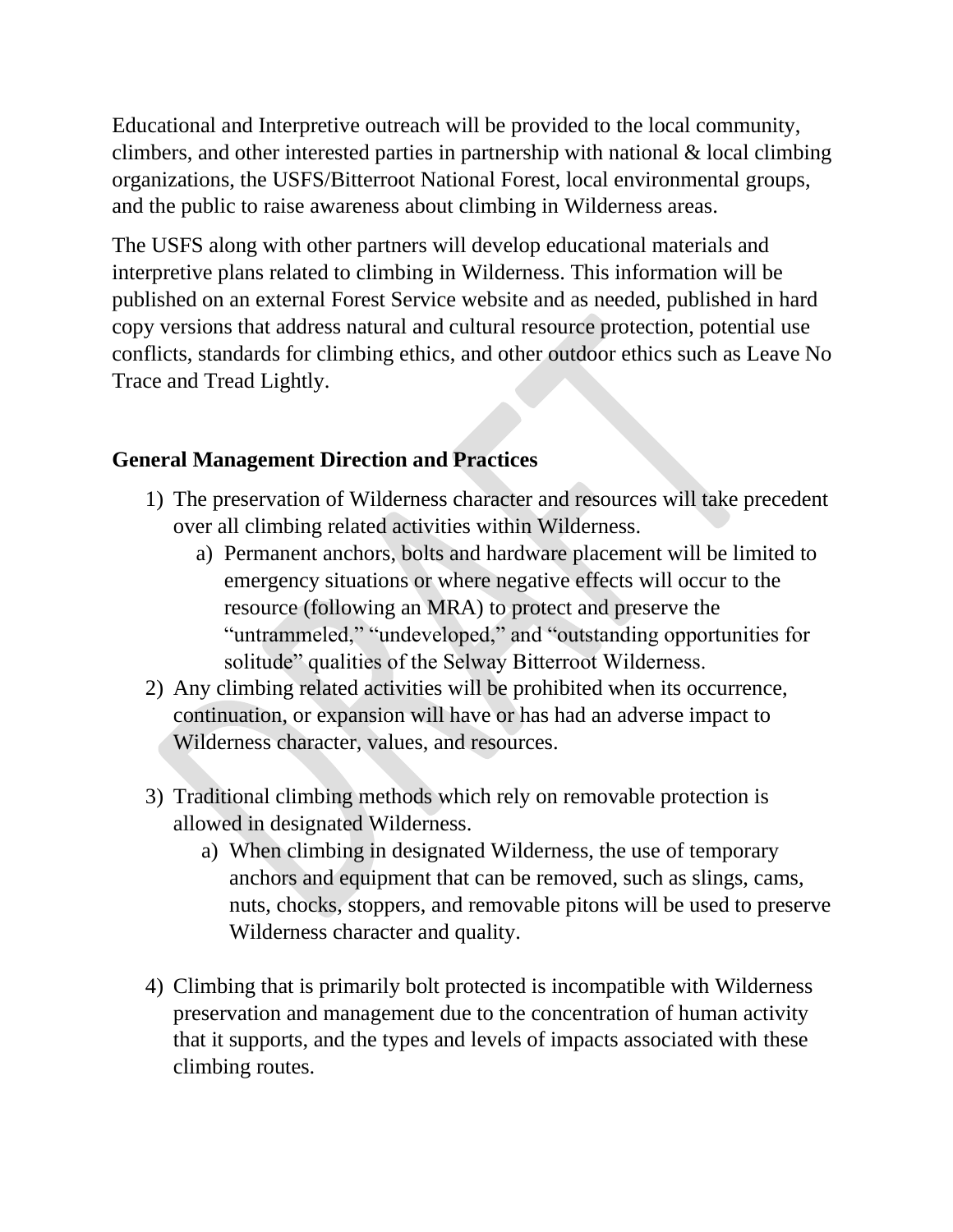- 5) Wilderness Study Areas and Recommended Wilderness Areas will be managed according to their appropriate ROS designation.
- 6) Motorized rock drills and practices such as chipping and use of glue, epoxy, or other fixatives for hand holds and foot holds within Wilderness areas are prohibited.
- 7) Caching camping equipment, climbing equipment or any other items to increase ease of access to climbing areas in all NFS lands including Wilderness, WSA's and Recommended Wilderness is prohibited.
- 8) Placement of fixed anchors and fixed equipment in Wilderness will be considered supported by a Minimum Requirements Analysis to respond to an emergency involving public health and safety or other type of emergency such as a forest fire or other natural disaster.
	- a) New fixed anchors and fixed equipment placed in Wilderness in an emergency must be removed unless the USFS determines that the fixed anchors and fixed equipment are determined to be the minimum necessary for the protection of the Wilderness resource, or that removal of the fixed anchors and fixed equipment presents an unacceptable risk of injury, death, or Wilderness resource damage.

#### **Cultural & Heritage Resources - 36 CFR 261.9**

#### **General Overview**

The Bitterroot National Forest administers lands within the ancestral homeland of the Bitterroot Salish-or Séliš, Nez Perce (Nimiipuu), Shoshone, and others. The Forest is responsible for the management and protection of heritage resources located on National Forest lands. These typically are categorized as archaeological sites, historic buildings, historic structures, Traditional Cultural Properties (TCP) and sacred sites. In addition to the agency's tribal trust responsibilities, a number of federal laws have been enacted to ensure the USFS protects significant heritage resources. These include the National Historic Preservation Act (NHPA), The Archaeological Resources Protection Act (ARPA), Native American Graves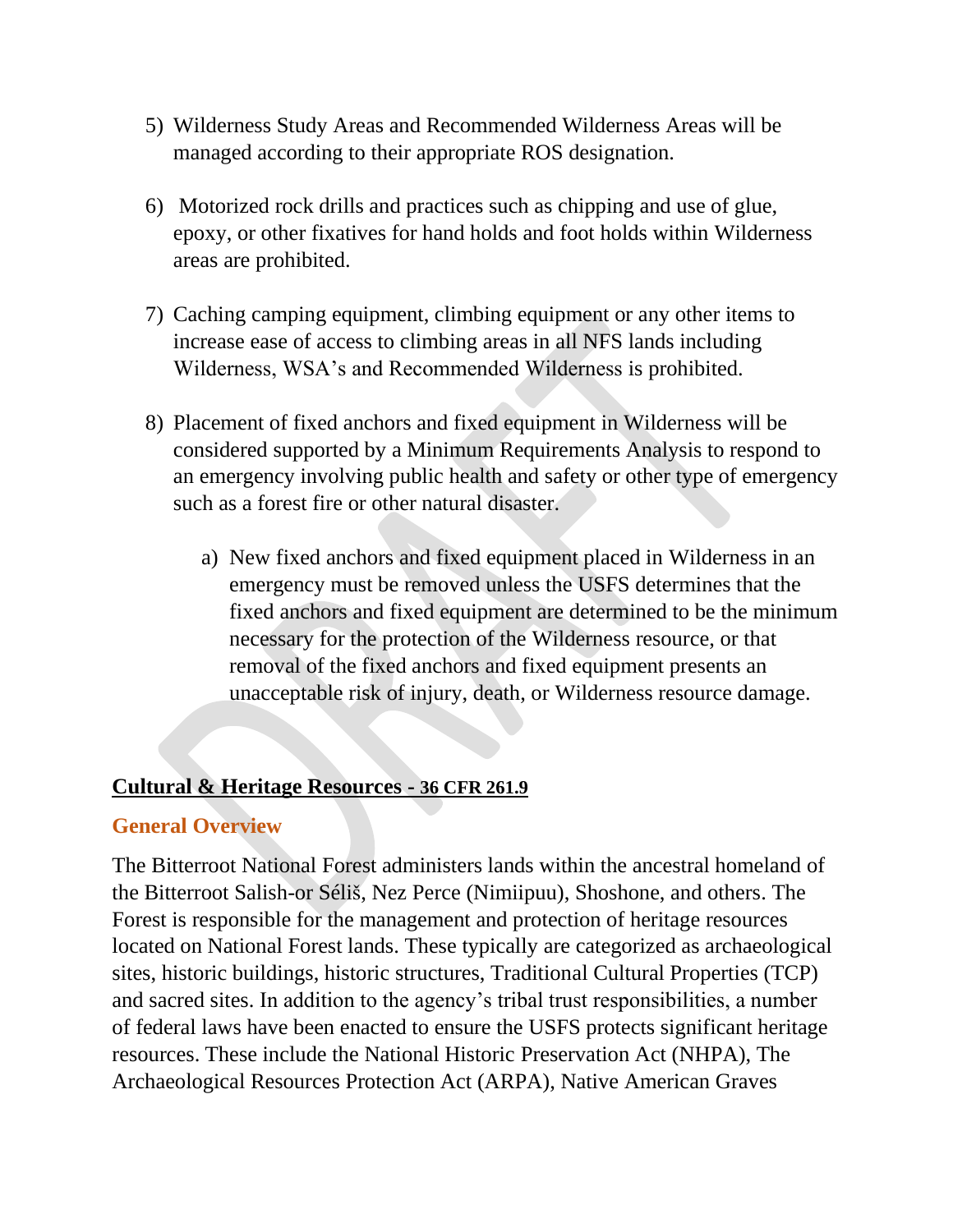Protection and Repatriation Act (NAGPRA), American Indian Religious Freedom Act (AIRFA) and numerous executive orders.

The Forest Service's Heritage Resources Program seeks to protect significant heritage resources, share their values with the American People, and to contribute relevant information and perspectives to Natural Resource Management. This will help ensure future generations the opportunity to discover the human story etched in the landscape of our National Forests and Grasslands, make the past part of recreational experiences and community life, and connect people to the land in a way that helps us better understand and manage forest ecosystems.

Climbing activities have the potential to adversely affect significant heritage resources, and negatively impact culturally significant areas. While some resources are recognizable to the average person, many require the skills and training of a professional archaeologist and the expertise of Tribal members to identify when a resource is present. For these purposes, the Forest must complete a process of consultation with affected Tribes on any activity the Forest proposes to fund, permit or is located on forest lands.

Not all significant heritage resources and culturally significant areas located on the Bitterroot National Forest are known. To be compliant with federal law, the Forest must work to identify, evaluate and make a finding of effect on any activity on forest lands. Most recreational activity is exempted from such review, since it typically poses "little or no potential for adverse effect" to a significant heritage resource. Certain climbing activities, such as bolt emplacement, rock drilling, anchoring and climbing itself on sensitive resources could negatively impact resources intended for protection.

Further, the location of both significant heritage resources and culturally significant areas is often withheld from public disclosure in order to prevent illegal vandalism, looting, pot hunting and other adverse impacts. The Forest Service Manual (2361.4), states that culturally sensitive information may be withheld from public disclosure, as outlined under the Freedom of Information Act, NHPA and ARPA.

Climbers should be aware of the protections afforded heritage resources and culturally significant areas when recreating on public lands. The willful destruction of archaeological resources on public lands are criminal and civil offences punishable by fines and jailtime. As an act of good faith, and in compliance with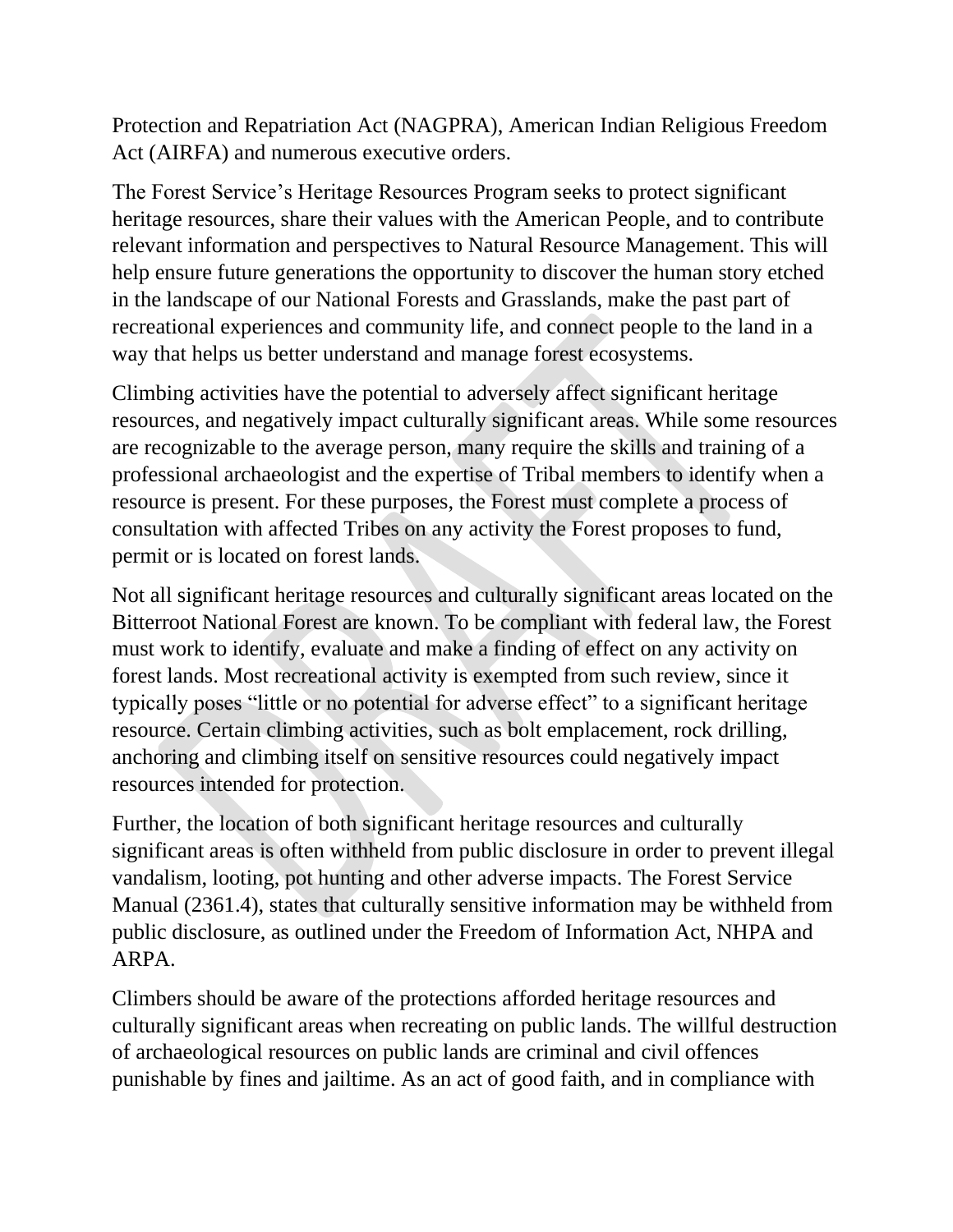federal law, no climber should willfully excavate, alter, remove, damage, or otherwise deface archaeological resources on public lands.

In order to raise public awareness and promote the preservation and protection of areas that are culturally, and historically significant, educational and informational outreach will be developed and posted on an external USFS website, and in hard copy, to increase awareness of climbing activities in cultural and historical areas. Interpretive signs will be placed at trailheads and in other access points that are popular for recreational activities.

In consultation with Tribes, the Forest may restrict or place prohibitions on climbing on areas identified as culturally significant or contain significant heritage resources. Areas recommended for intensive use through the application process will be provided to the Forest Heritage Program Manager, who will then that the heritage program compliance review process is completed. This typically involves a background literature search, invitation to consult with Tribes, a field inventory (if necessary), and a final inventory report. The report document is then typically sent to the State Historic Preservation Office and affected Tribes. For a full overview of the section 106 consultation process please refer to [https://www.achp.gov/.](https://www.achp.gov/)

### **General Management Direction and Practices**

- 1. Climbing in areas that are defined as culturally significant is prohibited. Educational outreach and closure orders will be placed at trailheads and posted on an external Forest Service webpage and climbing organizations webpage.
- 2. All discoveries of culturally significant objects, antiquities, or artifacts will be left in place as they are found.
- 3. Immediate notification shall be made to the Bitterroot National Forest Supervisors Office or Ranger District if sacred sites and or culturally significant items are discovered.
- 4. Any unauthorized or attempted unauthorized excavation, removal, damage, alteration, or defacement of any archaeological resource on NFS lands and prohibits the sale, purchase, exchange, transportation, or receipt of any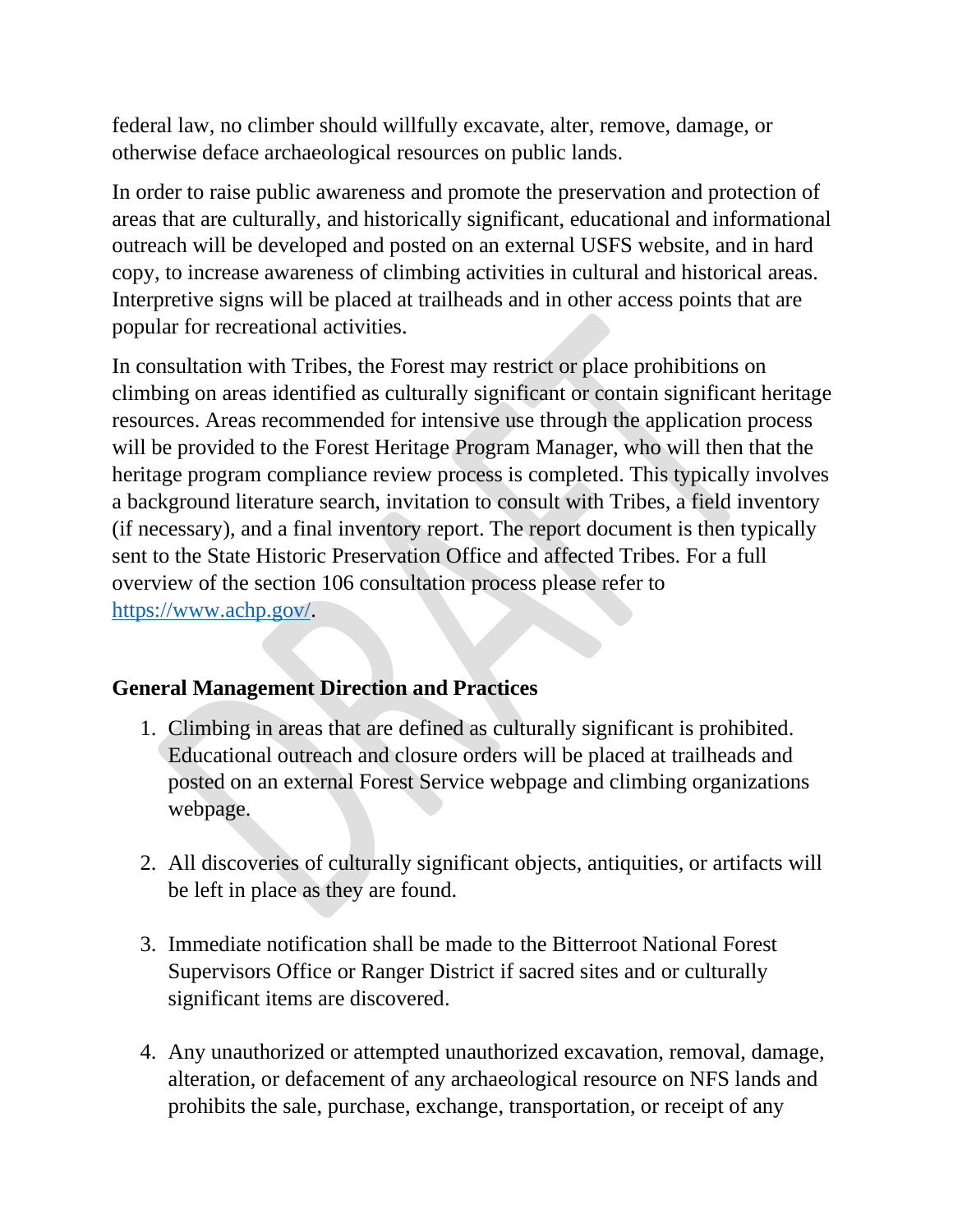archaeological resource obtained from NFS lands or offering to sell, purchase, or exchange any archaeological resource obtained from NFS lands will be subject to criminal and civil penalties. (ARPA, 1979) (16 U.S.C. 47Oaa et seq.).

### **Sanitation- 36 CFR 261.11**

The proper disposal of human waste, pet waste, and trash, are paramount practices for keeping the natural resource and recreational experience clean and free from contaminants on the Bitterroot National Forest.

### **General Management Direction and Practices**

- 1. In areas of high use, all human waste, pet waste, and trash will be carried out and disposed of properly.
- 2. In areas of low to moderate use, human waste, pet waste, and trash can be buried 6-8 inches deep and should not be located within 200 feet of a water source, areas of concentrated use, trails or campsites.

# **Definition of Terms**

**Climbing:** A wide spectrum of techniques used to ascend, descend, or traverse technical rock and frozen terrain, including but not limited to bouldering, rock climbing, mountaineering, Via Ferrata (see FSM 7330.5), canyoneering, and ice climbing.

**Climbing Opportunity:** A user-created or primarily user-created dispersed recreation area on NFS lands with no, minimal, or limited Forest Service investment or amenities where climbing may be performed.

**National Forest System:** A nationally significant system of Federally owned units of forest, range, and related land consisting of national forests, purchase.

**Fixed Anchor:** Climbing equipment such as a bolt or piton that is left in place to facilitate ascent, descent, or traverse of technical terrain.

**Fixed Equipment:** Climbing equipment other than a fixed anchor that is left in place to facilitate climbing, such as a fixed line or ladder.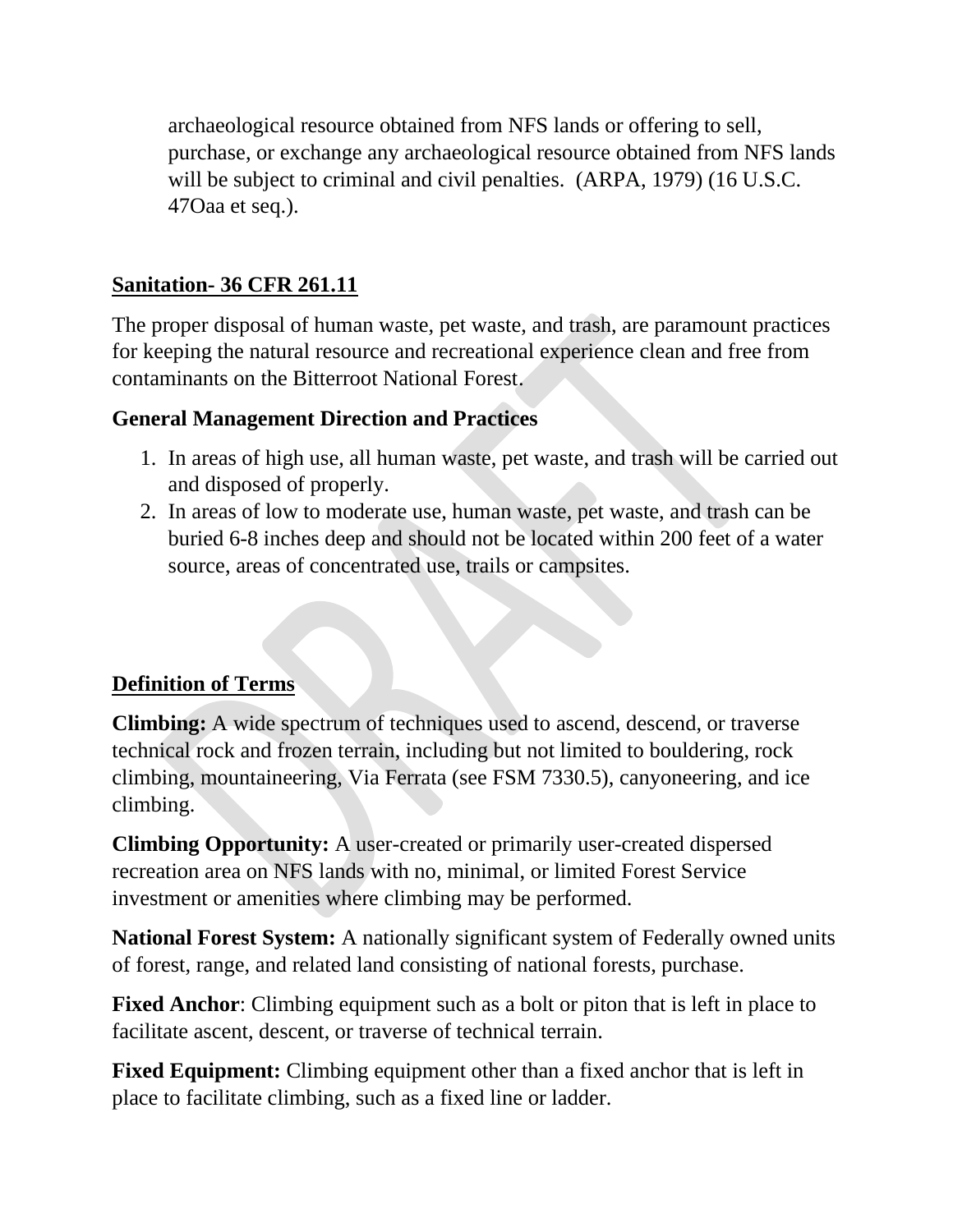**Motorized Drill**: A device that uses a motor, engine, or other non-living power source to drill holes for the installation of fixed anchors or fixed equipment.

**Wilderness:** A wilderness, in contrast with those areas where man and his works dominate the landscape, is hereby recognized as an area where the earth and its community of life are untrammeled by man, where man himself is a visitor who does not remain. An area of wilderness is further defined to mean in this Act an area of undeveloped Federal land retaining its primeval character and influence, without permanent improvements or human habitation, which is protected and managed so as to preserve its natural conditions and which (1) generally appears to have been affected primarily by the forces of nature, with the imprint of man's work substantially unnoticeable; (2) has outstanding opportunities for solitude or a primitive and unconfined type of recreation; (3) has at least five thousand acres of land or is of sufficient size as to make practicable its preservation and use in an unimpaired condition; and (4) may also contain ecological, geological, or other features of scientific, educational, scenic, or historical value.

**Recreation Opportunity Spectrum:** The ROS is a tool that is based on three elements: activities, settings, and experience opportunities. The three settings associated with the ROS are physical, social, and managerial. In combining these three settings within a particular management area, a ROS map is generated and used as an oversight tool to help land managers and users manage desired recreational opportunities

**Sacred site:** Any specific, discrete, narrowly delineated location on Federal land that is identified by an Indian tribe, or Indian individual determined to be an appropriately authoritative representative of an Indian religion, as sacred by virtue of its established religious significance to, or ceremonial use by, an Indian religion; provided that the tribe or appropriately authoritative representative of an Indian religion has informed the agency of the existence of such a site (EO 13007, Sec. 1).

# **Authority**

The principal authorities governing climbing on NFS lands are:

*1. The Organic Administration Act (16 U.S.C. 551). This act authorizes the Forest Service to regulate the occupancy and use of national forests.* 

*2. Bankhead–Jones Farm Tenant Act (7 U.S.C. 1011(f)). This act authorizes the Forest Service to regulate the use and occupancy of national grasslands.*